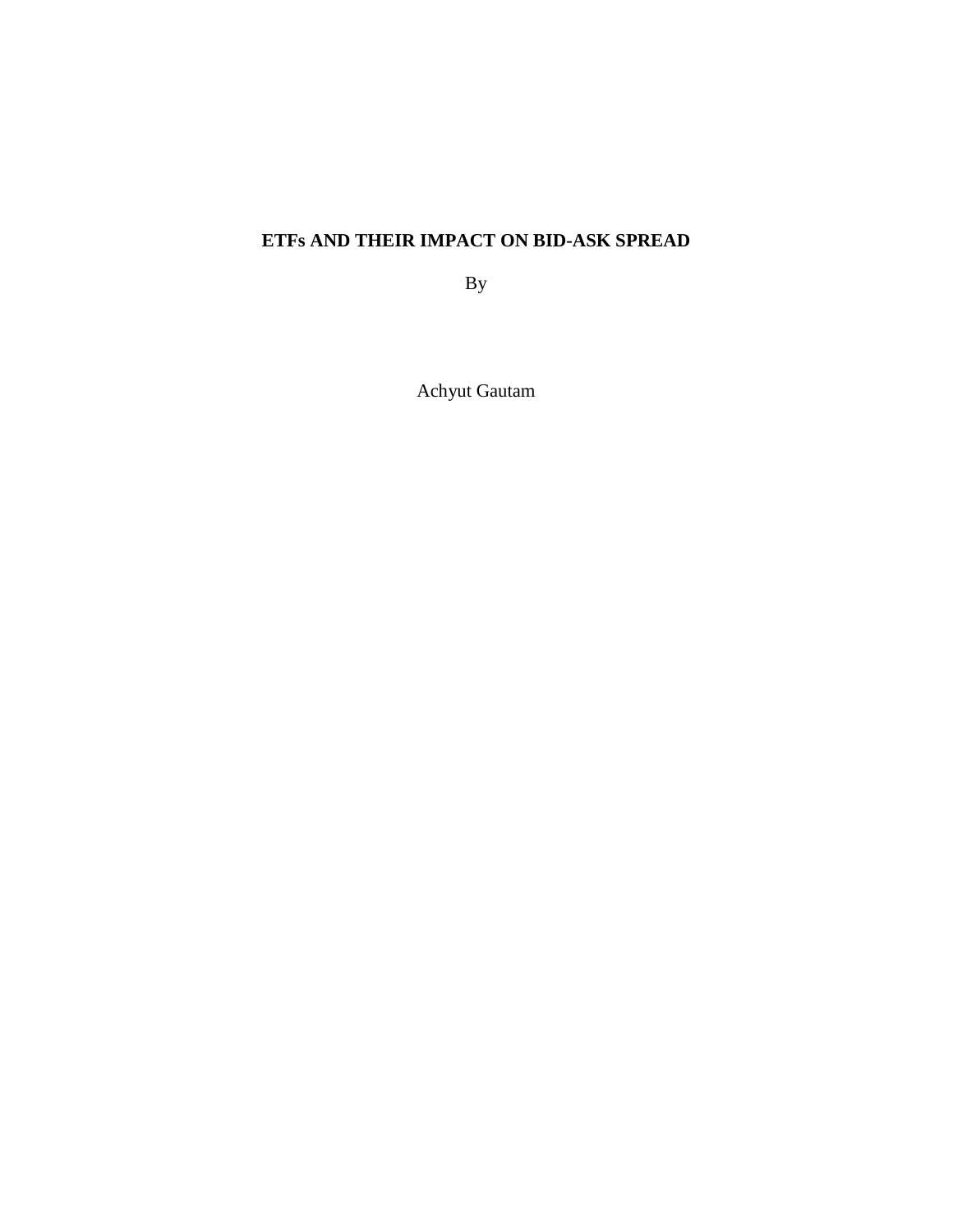## **Abstract**

The study explores the relationship between ETF ownership and the bid-ask spread of the underlying securities. The paper tests the hypothesis that the greater the volume of ETF trade, the wider the bid-ask spread of its underlying. In particular, the study tests the impact of SPDR and IVV trading on the S&P 500 and QQQ and TQQQ trading on NASDAQ-100. Using econometric analysis, the paper corroborates its primary findings and concludes that there is a strong significant positive relationship between the bidask spread of S&P 500 and its ETFs while the same holds true but only for NASDAQ-100 and QQQ.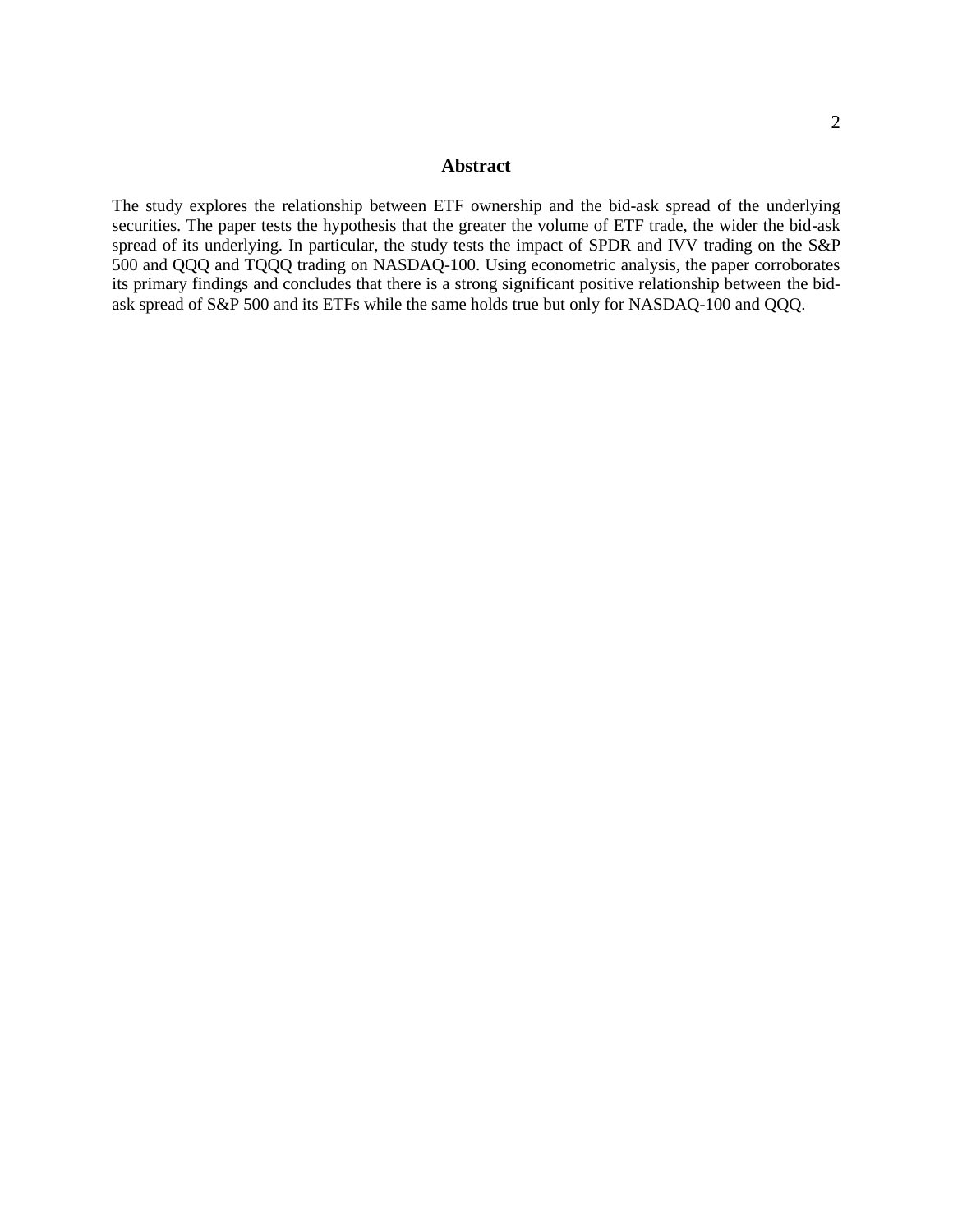## **I. Introduction**

Active investors allocate a lot of resources to scrutinize the financial market and encourage higher standards of corporate governance and efficient capital allocation. However, for several years, active fund managers have failed to "beat the market" and there is an ongoing debate over the advantages and disadvantages of actively managed portfolio. There are several studies that explore cost and benefit to investors who choose to invest in passive or active funds.

The growth in passive fund investment has been steadily increasing over the last two decades. According to the Bank for International Settlement (BIS), within the US, passive funds' estimated share of total outstanding securities is about 15%. Although passive funds presence in the financial market remains relatively low compared to actively managed funds, BIS mention that they grew by 138% from 2007-2017. Exchange Traded Funds, commonly known as ETFs, is a type of passive fund that tracks a stock index, commodities, bonds, or a basket of assets. According to a research conducted by Ernst and Young (EY), at the end of September 2017, global ETF assets totaled to \$4.4 trillion - a cumulative average growth rate (CAGR) of about 21% from 2015. The U.S. is the world's largest ETF market and as of 2017, the U.S. ETF industry alone had roughly \$3 trillion in total industry asset (Muphy). With trillions of dollars of assets invested in ETFs, ETFs undoubtedly play a significant role in financial markets and their influence is increasing at an impressive rate. Thus, it is important to understand their impact on the aggregate stock market as stock markets play a crucial role in shaping economies.

The goal of this paper is to investigate whether an increase in the volume of ETF trade leads to an increase in bid-ask spread, a transaction cost, of the underlying. The paper addresses this issue by analyzing the liquidity of ETFs and their impact on the bid-ask spread of the underlying. The paper examines SPDR and IVV, ETFs that track S&P 500, and QQQ and TQQ, ETFs that track NASDAQ – 100. Since ETFs are easier to trade and are cost-effective, ETFs encourages passive investment leading to lesser scrutiny from the market. Based on this rationale, following hypothesis is developed:

H0: An increase in ETF ownership increases bid-ask spread of the underlying Ha : An increase in ETF ownership does not increase the bid-ask spread of the underlying

#### **II. Literature Review**

There are a number of studies that look at the effects of ETFs on different stock market components. Glosten, S.Nallareddy, and Y. Zou (2015) study the effect of ETF trading on information efficiency. They find that ETF trading increases the information efficiency for small firms and firms with imperfect competitive capital markets by timely incorporating accounting information into stock prices. They find that systematic fundamental information rather than firm-specific fundamental information increases informational efficiency. Ben-David, Franzoni, and Moussawi (2017) investigate whether ETFs increase trade volatility and conclude that the stocks that are traded as ETFs reflect higher volatility than otherwise similar securities. Consequently, noise in stock prices increases with ETF ownership. Their findings also show that ETFs themselves create a noise in the market as opposed to simply just acting as a vessel for noise traders. Israeli, Lee, and Sridharan (2017) look at the relationship between ETFs trade, returns, and pricing efficiency. They find that while ETF trading might improve pricing discovery for same-quarter macro-based earnings, in the long run, it degrades the earnings. Further, their findings suggest that an increase in ETFs trades leads to an increase in trading cost which is captured by an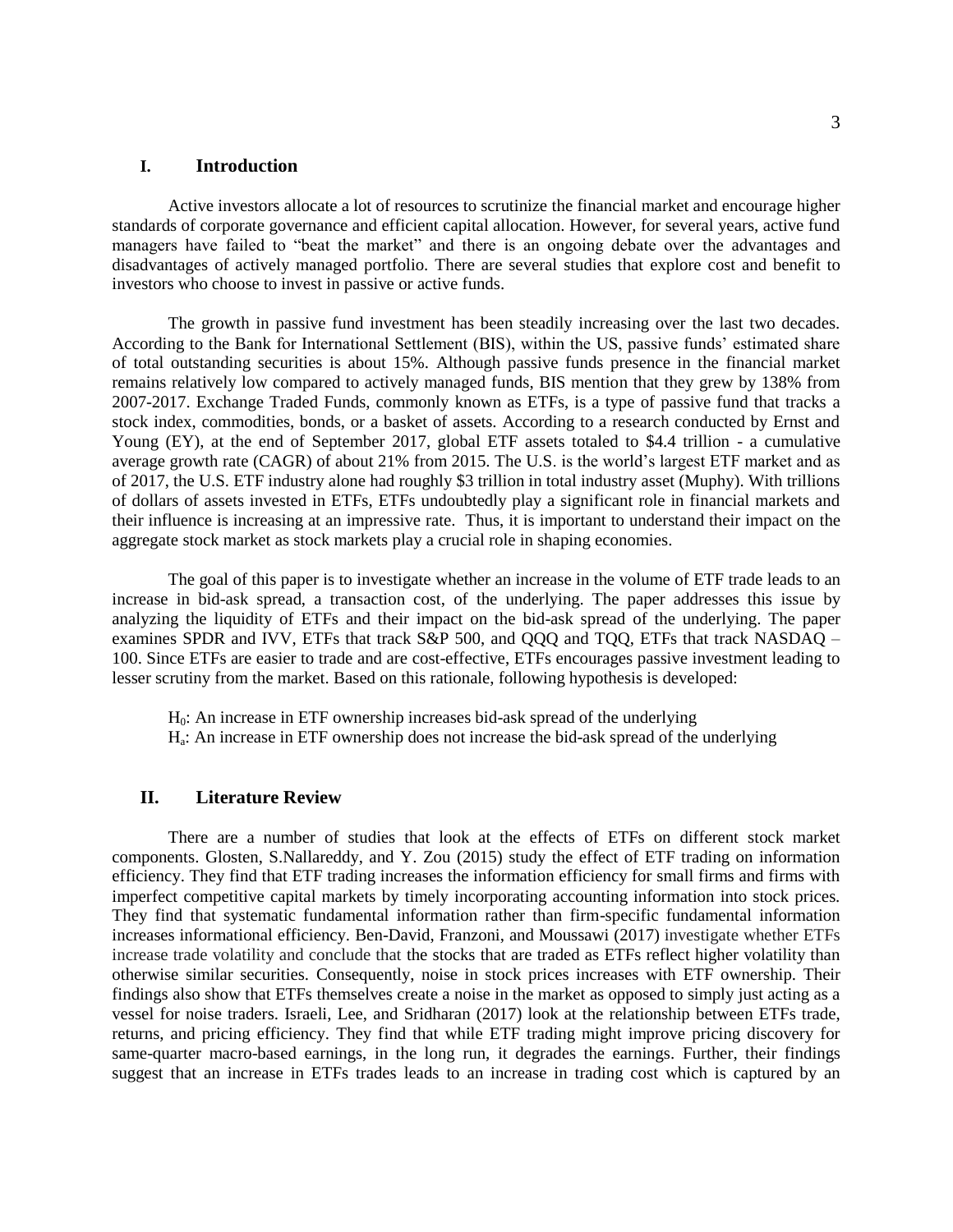increase in bid-ask spread.

This paper takes a similar approach to that of Israeli et.al in that it uses the high-low spread as a proxy for the bid-ask spread. The study differs from that of Israeli et.al because the underlying is the entire stock market index – S&P 500 and Nasdaq - 100 – as opposed to particular stocks. This study also uses two different measure of bid-ask spread to explore the relationship. Lastly, the study focuses only on econometric methods to provide empirical evidence.

## **III. Data**

In order to analyze this relationship, bi-variate and multivariate regression models are used. The data used in this paper is drawn from FACTSET and Yahoo Finance. Below are the three models that are used to analyze the transaction cost of both the S&P 500 and NASDAQ – 100:

### **Model 1 - Simple Linear Regression**

| $HLSPREAD\_SP500 = \beta_0 + \beta_1 \% \Delta ETF_{SPDR, vol} + \varepsilon$ | (1.1) |
|-------------------------------------------------------------------------------|-------|
|                                                                               |       |

$$
HLSPREA\_NASDAQ = \beta_0 + \beta_1 \sqrt[6]{\Delta ETF_{QQQ, vol}} + \varepsilon
$$
\n(1.2)

#### **Model 2 - Multiple Linear Regression**

| $HLSPREAD\_SP500 = \beta_0 + \beta_1 \% \Delta ETF_{SPDR, vol} + \beta_2 \% \Delta ETF_{IVV, vol} + \beta_3 Volatility_{VIX} + \varepsilon$                                        | (2.1) |
|------------------------------------------------------------------------------------------------------------------------------------------------------------------------------------|-------|
| <i>HLSPREA_NASDAQ</i> = $\beta_0 + \beta_1$ % $\Delta$ ETF <sub>QQQ,vol</sub> + $\beta_2$ % $\Delta$ ETF <sub>TQQQ,vol</sub> + $\beta_3$ Volatility <sub>VXN</sub> + $\varepsilon$ | (2.2) |

## **Model 3 - Multiple Linear Regression Using Corwin and Schultz High-Low**

 $\textit{HLSPREAD\_SP500}_{CORWIN} = \beta_0 + \beta_1 \% \Delta \text{ETF}_{SPDR, vol} + \beta_2 \% \Delta \text{ETF}_{IVV, vol} + \beta_3 \text{Volatility}_{VIX} + \varepsilon$  (3.1) *HLSPREAD\_NASDAQ<sub>CORWIN</sub>* =  $\beta_0 + \beta_1$  % $\Delta ETF_{TQQQ, vol} + \beta_2$ % $\Delta ETF_{QQQ, vol} + \beta_3$  Volatility<sub>VXN</sub> + ε (3.2)

#### **Simple Linear Regression**

1. *High-Low Spread*

The dependent variable *High-Low Spread (HLSPREAD)* is the monthly high-low measure of bid-ask spread for a stock market index over a month. *HLSPREAD* in Model 1 and Model 2 is obtained in the following way:

 $HLSPREAD_{i,t} = \frac{HIGH(i,t) - LOW(i,t)}{LOW(i,t)}$  $LOW(i,t)$ where *i* represents the stock market index and *t* represents a particular time period.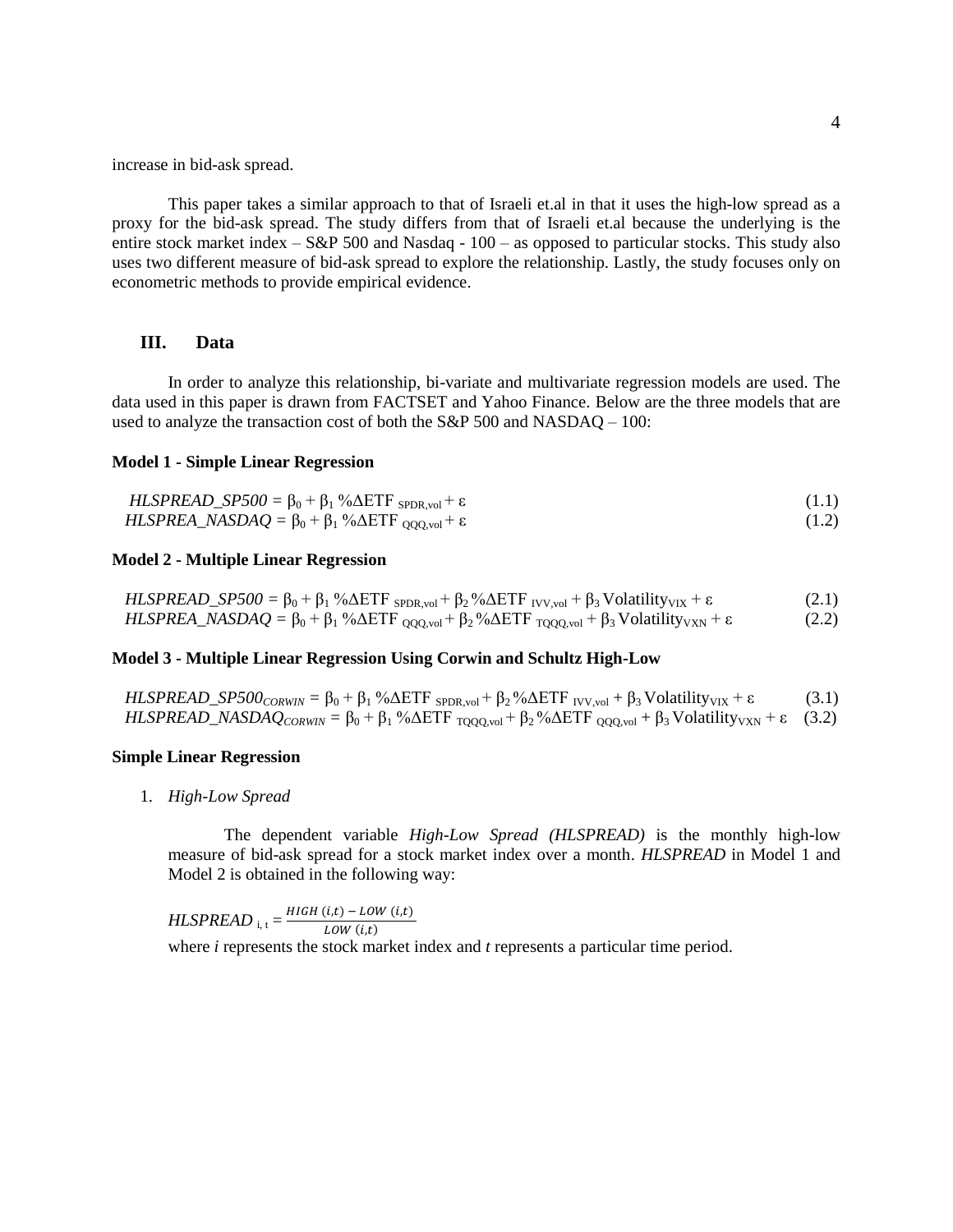HLSPREAD<sub>-</sub> i <sub>Corwin</sub> used in Model 3 is the Corwin and Schultz (2012) annual high-low a measure of bid-ask spread. Corwin and Schultz (2012) derive the formula in the following way:

$$
S = \frac{2(e^{\alpha} - 1)}{1 + e^{\alpha}}
$$
 (4)

$$
\alpha = \frac{\sqrt{2\beta - \beta}}{3 - 2\sqrt{2}} - \sqrt{\frac{\delta}{3 - 2\sqrt{2}}}
$$
\n
$$
\beta = \nabla^i \left[ \ln \left( \frac{H^2 t + j}{2} \right) \right]^2
$$
\n(6)

$$
\beta = \sum_{j=0}^{i} \left[ \ln \left( \frac{n}{\sum_{t=j}^{i}} \right) \right] \tag{6}
$$

$$
\delta = \left[ \ln \left( \frac{H^{\circ}_{t,t+1}}{L^{\circ}_{t,t+1}} \right) \right]^2 \tag{7}
$$

The Corwin-Schultz bid-ask spread estimator is represented by equation (4) above. (5) represents the difference between the adjustment of a single month and a 2-month period. (6) represents the monthly high and low price adjustments to the high price, and (7) represents 2-month period high and low adjustments. As mentioned by Israeli et. al, Corwin-Schultz measure of bid-ask spread is less time and data-intensive and they have demonstrated that their measure outperforms the Roll (1984), Lesmond et al. (1999), and Holden (2009) techniques for measuring bid-ask spreads.

*2. ETF m, vol*

*∆ % ETF m, vol* is the monthly change in the percentage of *m* ETF held by all investors. The ∆ operator indicates a change in the value of a respective variable. Based on the hypothesis, the coefficient  $\beta_1$  is expected to be positive suggesting that an increase in ETF trade increases bidask spread of the underlying.

#### **Multiple Linear Regression**

*3. ETF n, vol* 

 $\Delta$  % *ETF n*, *vol* is the monthly change in the percentage of *n* ETF held by all investors. β2 is expected to be positive suggesting that an increase in ETF trade increases bid-ask spread of the underlying.

*4. Volatility* 

The CBOE Volatility Index (VIX) and the CBOE Nasdaq Volatility Index (VXN) are used as proxies for the *Volatility*. VIX measures the market's expectations of volatility implied by the S&P 500 over the coming 30 days and VXN measures the market's expectations of 30-day volatility for NASDAQ-100.  $\beta_3$  the coefficient of *Volatility*, is expected to be positive as during a rapid market change bid-ask spread is much wider as market makers have greater opportunities to take advantage of it.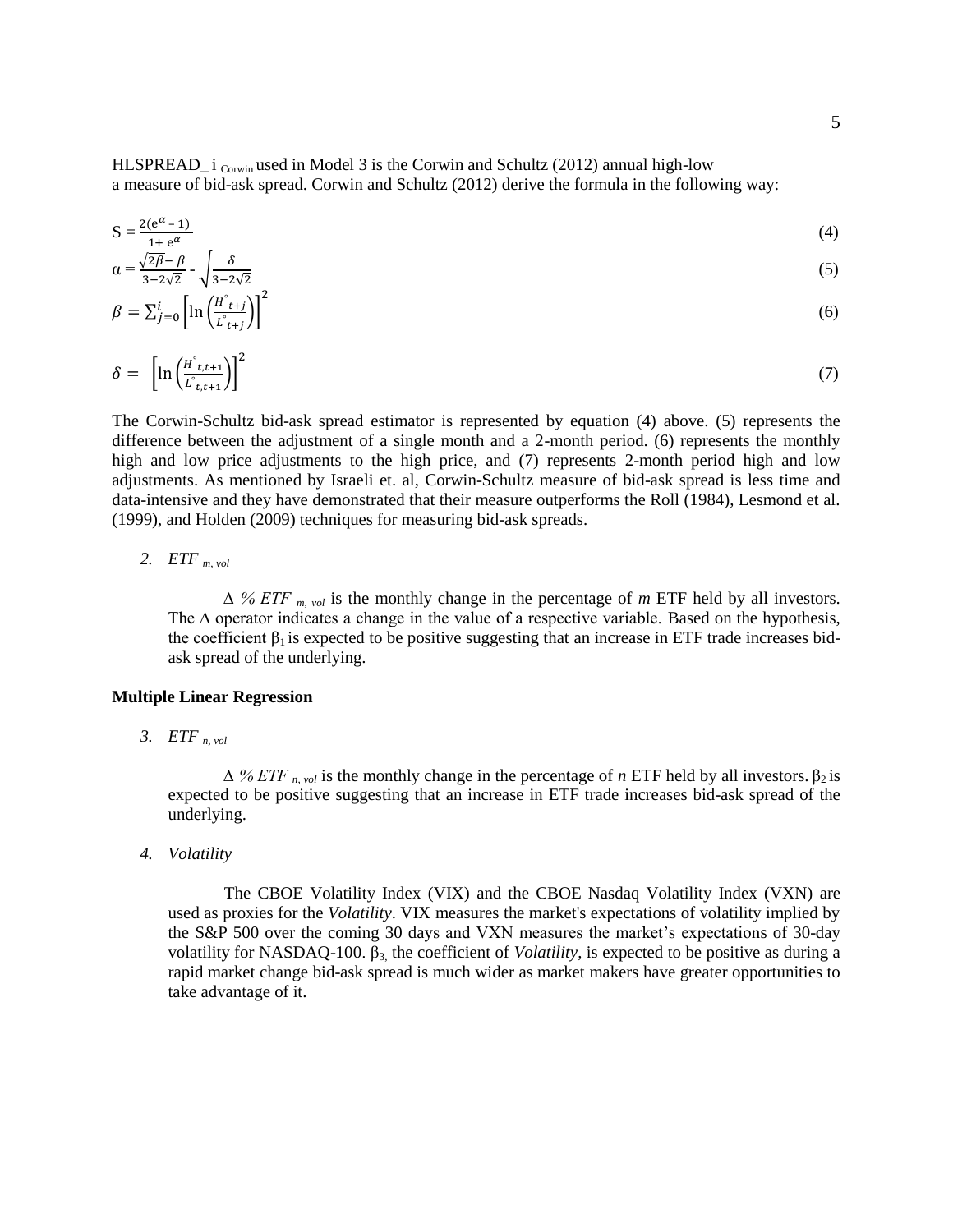#### **Classical Linear Assumptions**

The first assumption states that the parameters must be linear themselves, correctly specified and has an additive error term. This assumption is validated in the results section. The second assumption states that the error term has a zero population mean. Data used in this study are empirical results obtained from actual trades that occurred in random order and the samples were randomly taken from the population for the regression analysis. Similarly, all the models include y-intercept,  $\beta_0$ , which observes the non-zero mean of the error term. These two reasons fulfills the second assumption. Gauss Markov's third assumption tells that regressors being calculated should not be perfectly correlated with each other. As evident in the multicollinearity test, no two explanatory variables are perfectly collinear. Thus, there is no problem of multicollinearity. The assumption of zero conditional mean states that there are no omitted variables that have an effect on the explanatory variables. This assumption is violated if relevant variables are left out or if irrelevant variables are incorporated. Apart from the control variables, results from omitted variable test shows that are no omitted variables that significantly impact dependent variables. The fourth assumption is the assumption of exogeneity which tells that regressors should not be correlated with the error term. Results of serial correlation suggest that there is no serial correlation. Due to the lack of data for control variables such as institutional ownership and number of analysts analyzing the underlying, the study was unable to prove normality assumption of the error terms and despite using autoregressive conditional heteroscedasticity and autoregressive distributed lag model the study was unable reject the presence of heteroscedasticity.

#### **IV. Result**

#### **A. Model 1 - Simple Linear Regression - Eq (1.1)**

 $HLSPREAD\_SP500 = \beta_0 + \beta_1 \% \Delta ETF_{SPDR + \epsilon}$  (1.1)

## **Scatter Plot**

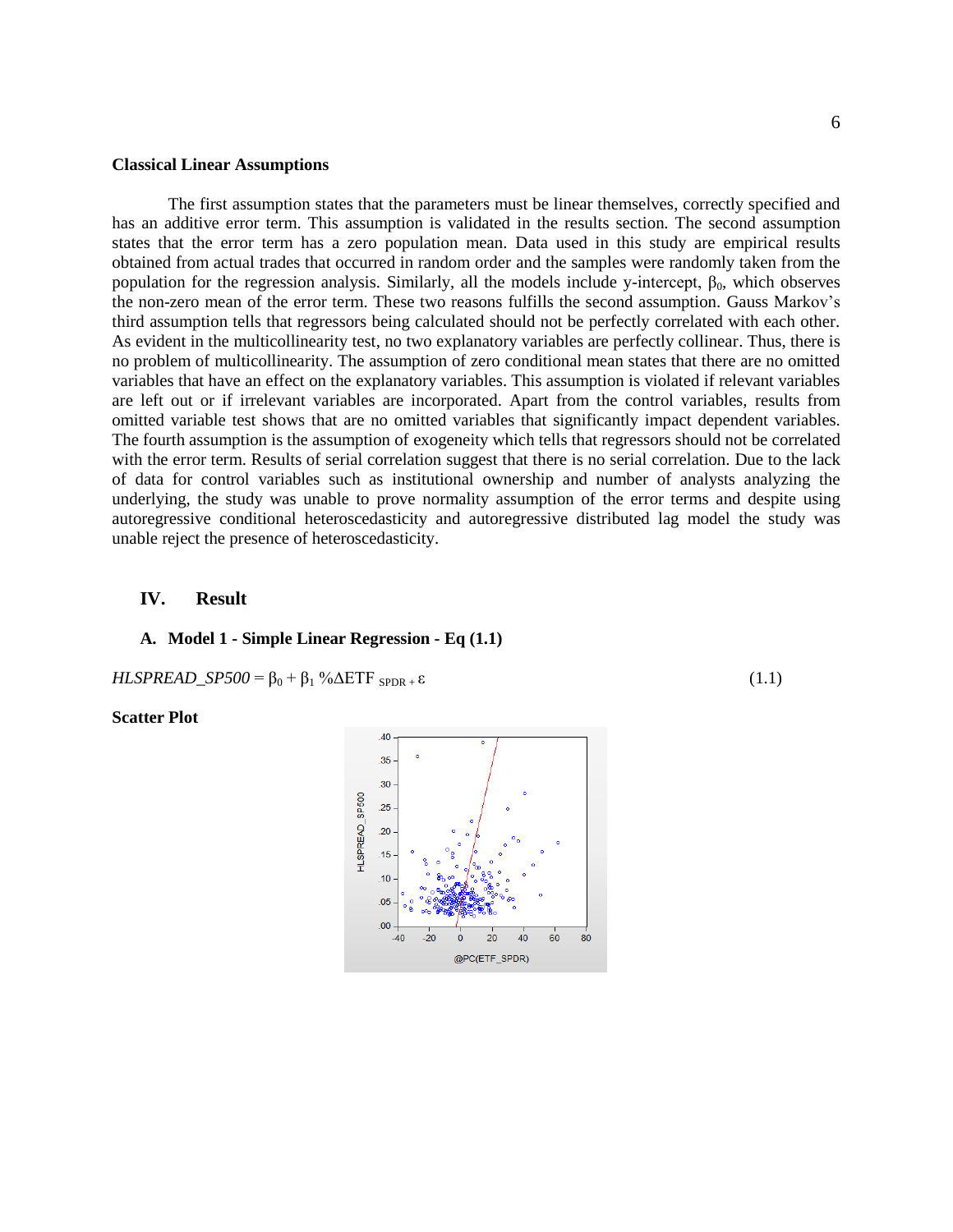#### **Regression Result**

| Dependent Variable: HLSPREAD SP500<br>Method: Least Squares<br>Date: 03/23/19 Time: 15:12<br>Sample (adjusted): 1999M02 2018M12<br>Included observations: 239 after adjustments |                                                                                                                                         |                                                                                  |                                                                                                                                      |                      |                                                                               |  |
|---------------------------------------------------------------------------------------------------------------------------------------------------------------------------------|-----------------------------------------------------------------------------------------------------------------------------------------|----------------------------------------------------------------------------------|--------------------------------------------------------------------------------------------------------------------------------------|----------------------|-------------------------------------------------------------------------------|--|
|                                                                                                                                                                                 | Variable                                                                                                                                | Coefficient                                                                      | Std. Error                                                                                                                           | t-Statistic          | Prob.                                                                         |  |
|                                                                                                                                                                                 | с<br>@PC(ETF SPDR)                                                                                                                      | 0.072026<br>0.000667                                                             | 0.003238<br>0.000200                                                                                                                 | 22 24580<br>3.325567 | 0.0000<br>0.0010                                                              |  |
|                                                                                                                                                                                 | R-squared<br>Adjusted R-squared<br>S.E. of regression<br>Sum squared resid<br>Log likelihood<br><b>F-statistic</b><br>Prob(F-statistic) | 0.044584<br>0.040552<br>0.049698<br>0.585357<br>379.3074<br>11.05940<br>0.001022 | Mean dependent var<br>S.D. dependent var<br>Akaike info criterion<br>Schwarz criterion<br>Hannan-Quinn criter.<br>Durbin-Watson stat |                      | 0.073309<br>0.050737<br>$-3.157384$<br>$-3.128292$<br>$-3.145661$<br>0.760739 |  |

*Table 1: Regression for eq (1.1)*

The coefficient of *SPDR* is statistically significant and its sign matches the theoretical expectation. The coefficient of 0.000667 tells that with every % increase in the volume of SPDR, the bidask spread of S&P 500 increases by 0.067%.  $R^2 = 0.044584$  suggests that the model explains about 4.4584% of the variance around the dependent variable. Prob. of F stats  $= 0.0\%$  shows that the slope of explanatory variable  $\neq 0$  and the value of  $\mathbb{R}^2$  is statistically significant.

## **B. Model 1 - Simple Linear Regression - Eq (1.2)**

$$
HLSPREAD\_NASDAQ = \beta_0 + \beta_1 \% \Delta ETF_{QQQ, vol} + \varepsilon
$$
\n(1.2)

## **Scatter Plot**

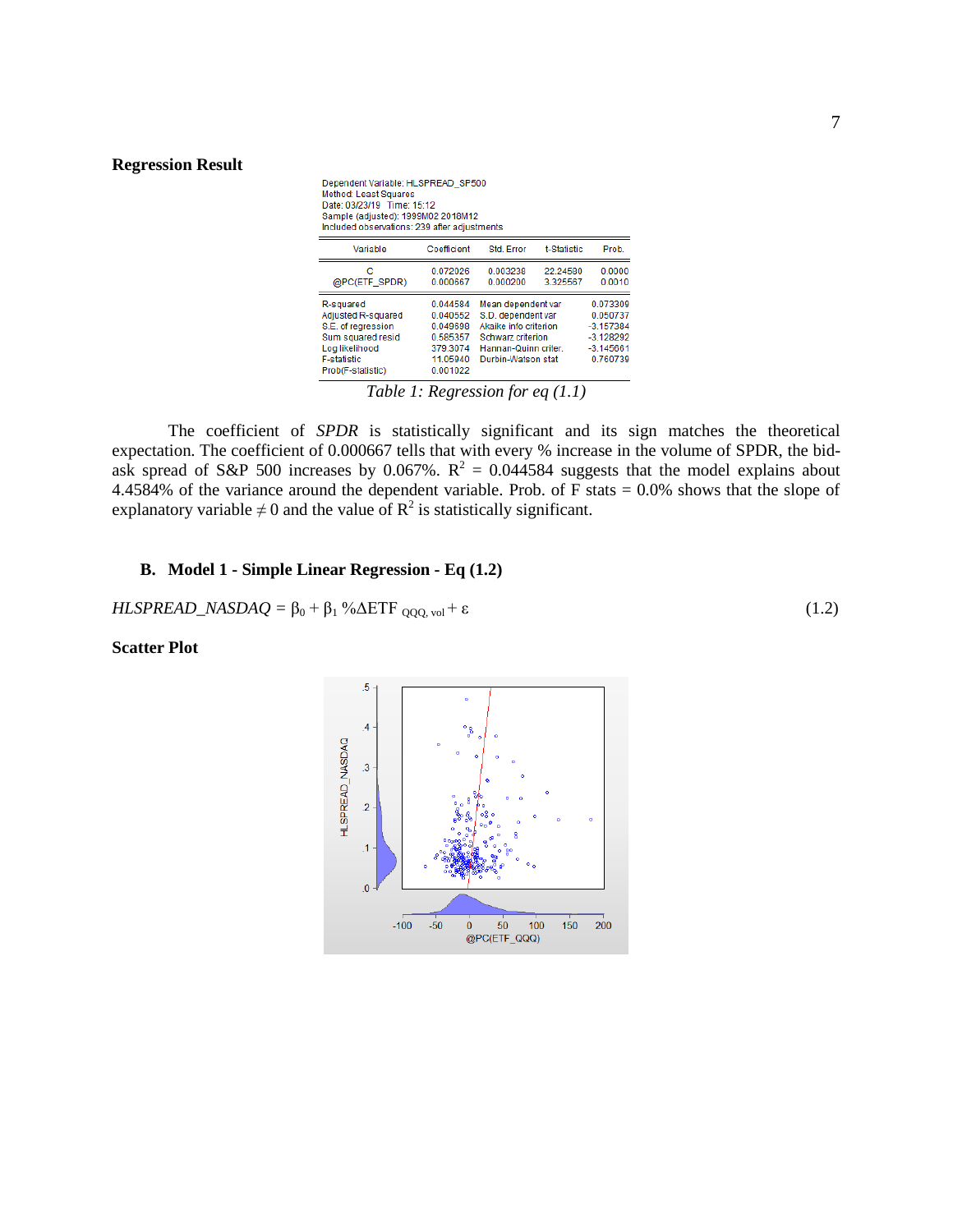#### **Regression Result**

| Dependent Variable: HLSPREAD_NASDAQ<br>Method: Least Squares<br>Date: 03/23/19 Time: 15:11<br>Sample (adjusted): 1999M04 2018M12<br>Included observations: 237 after adjustments |                                                                                  |                                                                                                                                                                            |                      |                                                                               |
|----------------------------------------------------------------------------------------------------------------------------------------------------------------------------------|----------------------------------------------------------------------------------|----------------------------------------------------------------------------------------------------------------------------------------------------------------------------|----------------------|-------------------------------------------------------------------------------|
| Variable                                                                                                                                                                         | Coefficient                                                                      | Std. Error                                                                                                                                                                 | t-Statistic          | Prob.                                                                         |
| с<br>@PC(ETF_QQQ)                                                                                                                                                                | 0.108785<br>0.000440                                                             | 0.005314<br>0.000163                                                                                                                                                       | 20.47206<br>2.701903 | 0.0000<br>0.0074                                                              |
| R-squared<br>Adjusted R-squared<br>S.E. of regression<br>Sum squared resid<br>Log likelihood<br><b>F-statistic</b><br>Prob(F-statistic)                                          | 0.030129<br>0.026002<br>0.080700<br>1.530453<br>261.2474<br>7.300279<br>0.007397 | Mean dependent var<br>S.D. dependent var<br>Akaike info criterion<br>Schwarz criterion<br>Hannan-Quinn criter.<br>Durbin-Watson stat<br>Table 2: Regression for eq $(1.2)$ |                      | 0.111137<br>0.081771<br>$-2.187742$<br>$-2.158475$<br>$-2.175945$<br>0.468769 |

The coefficient of *QQQ* is statistically significant and its sign matches the theoretical expectation. The coefficient of 0.00044 tells that with every % increase in the volume of QQQ, the bid-ask spread of NASDAQ increases by 0.044%.  $R^2 = 0.030129$  suggests that the model explains about 3.0129% of the variance around the dependent variable. Prob. of F stats =  $0.0\%$  tells that the slope of explanatory variable  $\neq$  0 and the value of R<sup>2</sup> is statistically significant.

## **C. Multiple Linear Regressions – Model 2 – Eq (2.1)**

*HLSPREAD\_SP500* =  $\beta_0 + \beta_1$  %  $\Delta ETF$  <sub>SPDR, vol</sub> +  $\beta_2$  %  $\Delta ETF$  <sub>IVV, vol</sub> +  $\beta_3$  Volatility<sub>VIX</sub> (2.1)

**Scatter Plot Diagram**



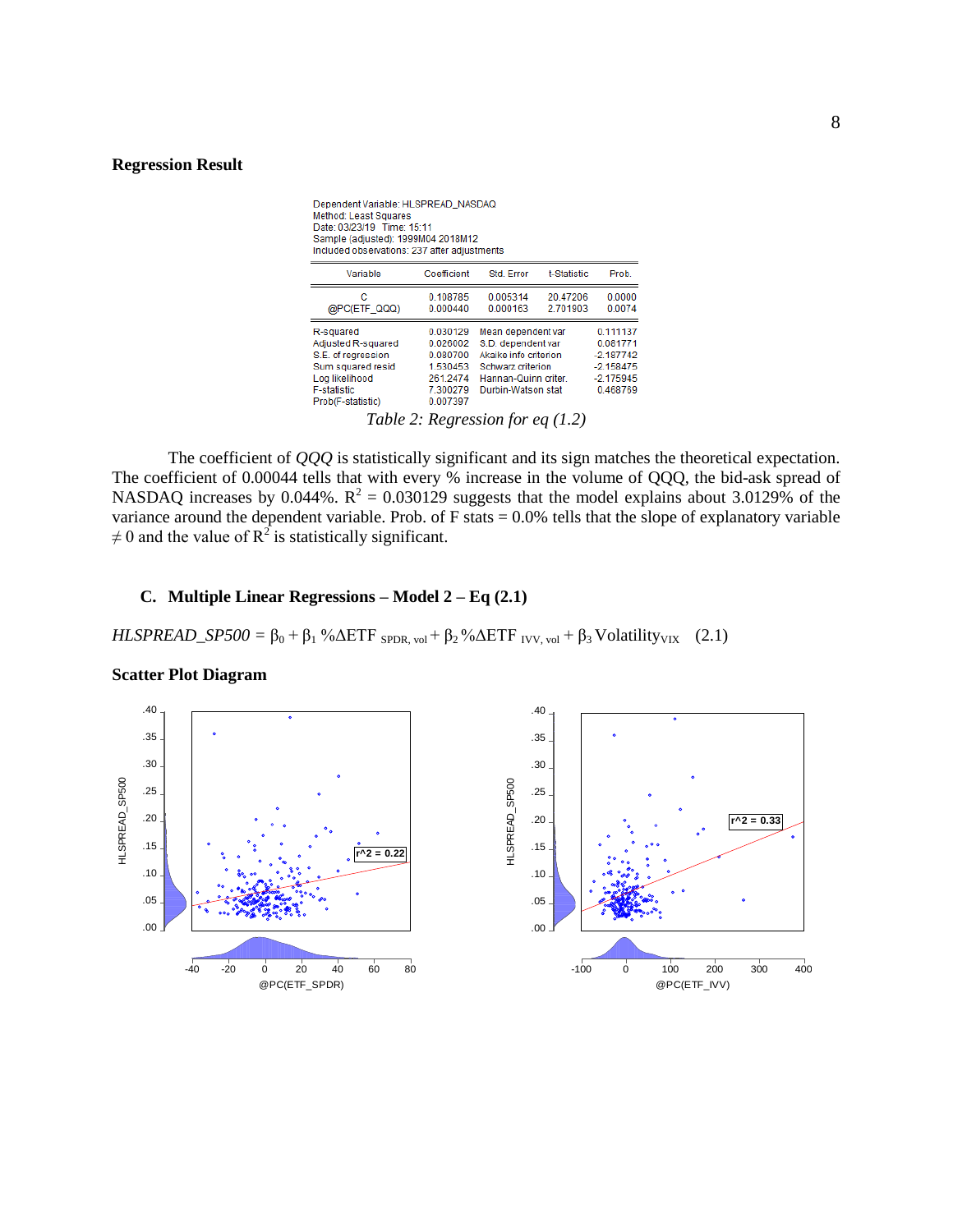

# **Summary Statistics**

|                 | HLSPREAD SP500 | @PC(ETF SPDR) | @PC(ETF_IW) | <b>VIX</b> |
|-----------------|----------------|---------------|-------------|------------|
| Mean            | 0.072232       | 1.917630      | 9.994218    | 19.60834   |
| Median          | 0.057387       | 0.561516      | 0.623211    | 17.40000   |
| Maximum         | 0.389652       | 62.29720      | 376.2476    | 59.89000   |
| Minimum         | 0.020003       | $-36.73825$   | -77.65860   | 9.510000   |
| Std. Dev.       | 0.051891       | 16.31646      | 50.77734    | 8.069725   |
| <b>Skewness</b> | 2.814040       | 0.559846      | 3.022201    | 1.782316   |
| Kurtosis        | 13.94807       | 3.890541      | 18.18497    | 7.444795   |
|                 |                |               |             |            |
| Jarque-Bera     | 1408.017       | 19.01793      | 2481.973    | 301.6336   |
| Probability     | 0.000000       | 0.000074      | 0.000000    | 0.000000   |
| Sum             | 16.10776       | 427.6315      | 2228.711    | 4372.660   |
|                 |                |               |             |            |
| Sum Sa. Dev.    | 0.597768       | 59102.33      | 572391.0    | 14456.74   |
| Observations    | 223            | 223           | 223         | 223        |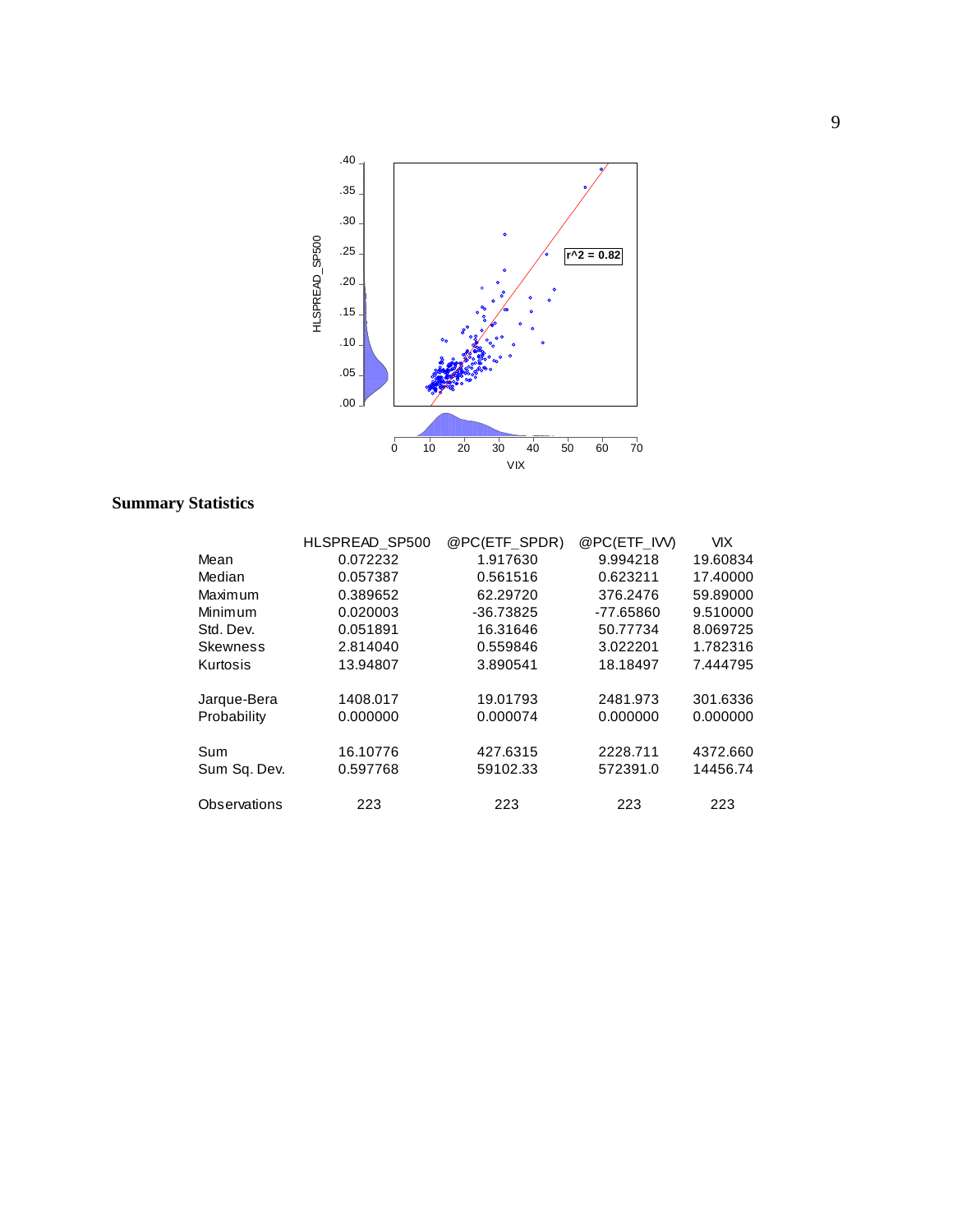## **Regression Output**

| Date: 03/23/19 Time: 13:17<br>Sample (adjusted): 2000M06 2018M12<br>Included observations: 223 after adjustments                        |                                                                                                                        |                                                                                                                                      |                                                 |                                                                         |  |
|-----------------------------------------------------------------------------------------------------------------------------------------|------------------------------------------------------------------------------------------------------------------------|--------------------------------------------------------------------------------------------------------------------------------------|-------------------------------------------------|-------------------------------------------------------------------------|--|
| Variable                                                                                                                                | Coefficient                                                                                                            | Std. Error                                                                                                                           | t-Statistic                                     | Prob.                                                                   |  |
| с<br>@PC(ETF_SPDR)<br>@PC(ETF_IW)<br>VIX                                                                                                | $-0.030777$<br>0.000250<br>0.000146<br>0.005155                                                                        | 0.004799<br>0.000126<br>4.11E-05<br>0.000229                                                                                         | $-6.412817$<br>1.977495<br>3.544833<br>22.49610 | 0.0000<br>0.0492<br>0.0005<br>0.0000                                    |  |
| R-squared<br>Adjusted R-squared<br>S.E. of regression<br>Sum squared resid<br>Log likelihood<br><b>F-statistic</b><br>Prob(F-statistic) | 0.730813<br>0.727126<br>0.027106<br>0.160911<br>490.1760<br>198.1874<br>0.000000<br>Table 3: Regression for eq $(1.2)$ | Mean dependent var<br>S.D. dependent var<br>Akaike info criterion<br>Schwarz criterion<br>Hannan-Quinn criter.<br>Durbin-Watson stat |                                                 | 0.072232<br>0.051891<br>-4.360323<br>-4.299208<br>-4.335651<br>2.144074 |  |

Dependent Variable: HLSPREAD\_SP500

Method: Least Squares

The coefficient of *SPDR, IVV,* and *VIX* are all statistically significant and their sign matches the theoretical expectation. The model explains 72.7% of the variation around the dependent variable. Adjusted  $\mathbb{R}^2$  has increased to 72.7% compared to a model with eq. (1.1) suggesting that the additional explanatory variables helped better explain the variation around the dependent variable. Prob. of F stats  $=$ 0.0% shows that the slope of explanatory variable  $\neq 0$  and the value of  $\mathbb{R}^2$  is statistically significant.

## **Multicollinearity**

The correlation between independent variables  $< 0.5$  and centered VIF  $< 5$ . This shows that there is no strong presence of multicollinearity.

## *Correlation*

|               | vіх      | @PC(ETF SPDR) | @PC(ETF IVV) |
|---------------|----------|---------------|--------------|
| VIX.          | 1.000000 | 0.082580      | 0.178818     |
| @PC(ETF SPDR) | 0.082580 | 1.000000      | 0.468885     |
| @PC(ETF IVV)  | 0.178818 | 0.468885      | 1.000000     |

*Variance Inflation Factor (VIF)* 

| Variable      | Coefficient | Uncentered | Centered |
|---------------|-------------|------------|----------|
|               | Variance    | VIF        | VIF      |
| C             | 2.30E-05    | 6.990495   | ΝA       |
| @PC(ETF SPDR) | 1.59E-08    | 1.299598   | 1.281813 |
| @PC(ETF IW)   | 1.69E-09    | 1.366302   | 1.315124 |
| VІX           | 5.25E-08    | 7.159794   | 1.033034 |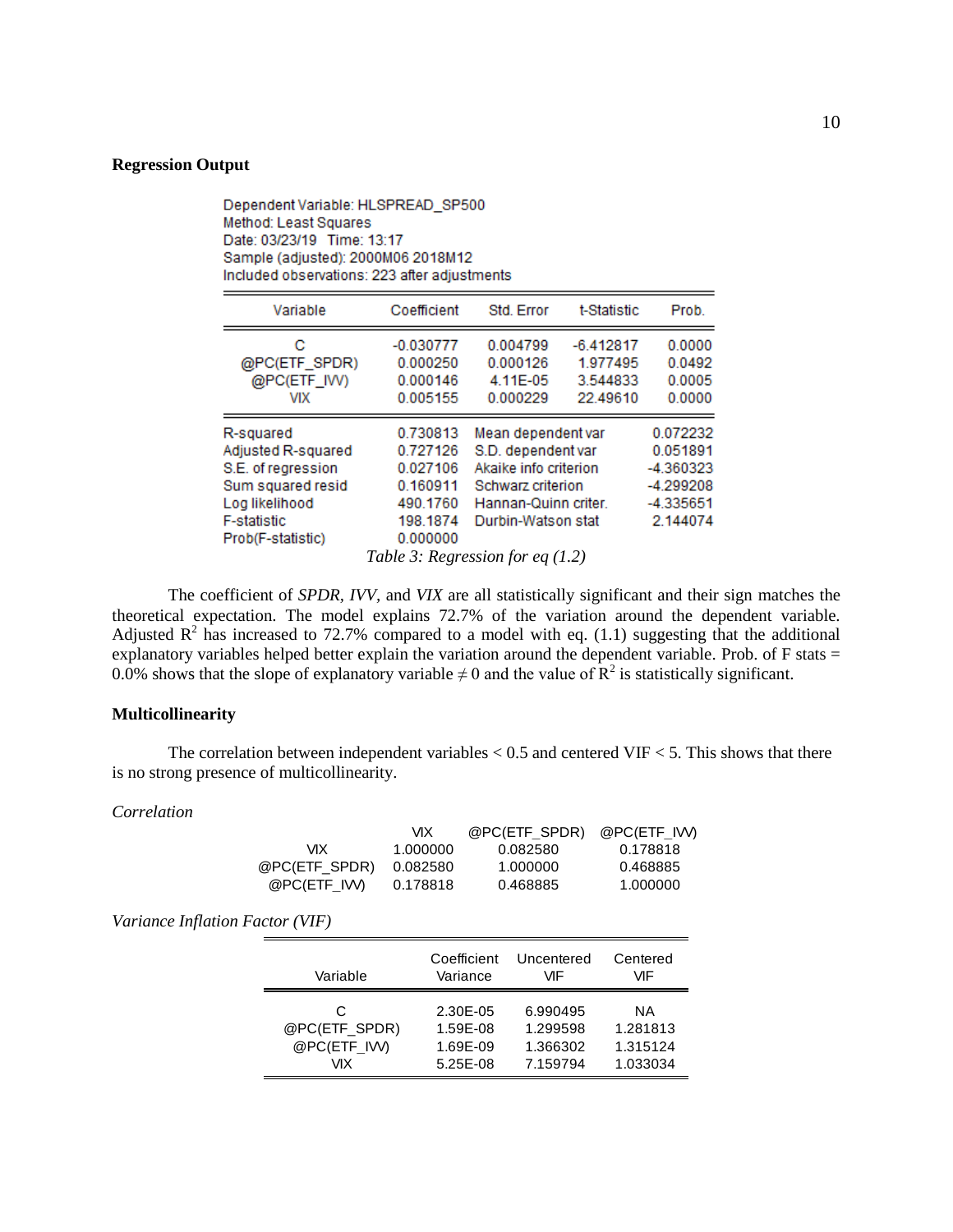#### **Serial Correlation**

The autocorrelations and partial autocorrelations all lags are zero and *Q*-statistics are insignificant with *p*-values > 10%. Breusch – Godfrey Serial Correlation LM Test is insignificant which also suggest that there is no serial correlation. Lastly, DW stats lies in the no serial correlation region. All three results suggest that there is no serial correlation in the residuals.

*Correlogram and Q statistics*

| <b>Correlogram of Residuals</b>                                                     |                            |                                              |                                                                                                     |                                                                                                     |                                                                                                           |                                                                                                 |
|-------------------------------------------------------------------------------------|----------------------------|----------------------------------------------|-----------------------------------------------------------------------------------------------------|-----------------------------------------------------------------------------------------------------|-----------------------------------------------------------------------------------------------------------|-------------------------------------------------------------------------------------------------|
| Date: 03/23/19 Time: 11:03<br>Sample: 1999M01 2018M12<br>Included observations: 223 |                            |                                              |                                                                                                     |                                                                                                     |                                                                                                           |                                                                                                 |
| Autocorrelation                                                                     | <b>Partial Correlation</b> |                                              | AC                                                                                                  | <b>PAC</b>                                                                                          | Q-Stat                                                                                                    | Prob                                                                                            |
| П                                                                                   | п<br>ш<br>п<br>п<br>ıГ     | 2<br>3.<br>4<br>5<br>6<br>8<br>9<br>10<br>11 | 0.084<br>$-0.034 - 0.020$<br>0.101<br>0.072<br>$-0.080 - 0.091$<br>0.035<br>0.018<br>0.100<br>0.032 | $-0.095 - 0.095$<br>0.076<br>0.091<br>0.095<br>$-0.003 - 0.003$<br>0.015<br>0.020<br>0.093<br>0.068 | 2.0218<br>3.6420<br>3.9110<br>6.2290<br>74220<br>7.4235<br>8.9213<br>9.2020<br>9.2792<br>11.620<br>11.856 | 0.155<br>0.162<br>0.271<br>0.183<br>0.191<br>0.283<br>0.258<br>0.326<br>0.412<br>0.311<br>0.375 |

*Breusch – Godfrey Serial Correlation LM Test* 

Breusch-Godfrey Serial Correlation LM Test: Null hypothesis: No serial correlation at up to 2 lags

| <b>F-statistic</b> | 1.699230 Prob. F(2,217)      | 0.1852 |
|--------------------|------------------------------|--------|
| Obs*R-squared      | 3.438576 Prob. Chi-Square(2) | 0.1792 |

*Durbin Watson Statistics*

DW Stats  $_{S\&P500} = 2.144074$ 

#### **Omitted Variable Test**

The probability that omitted variables are not significant is less than 0.0% for *vix and IVV and 4% for SPDR*. This suggests that all the explanatory variables are relevant in the model.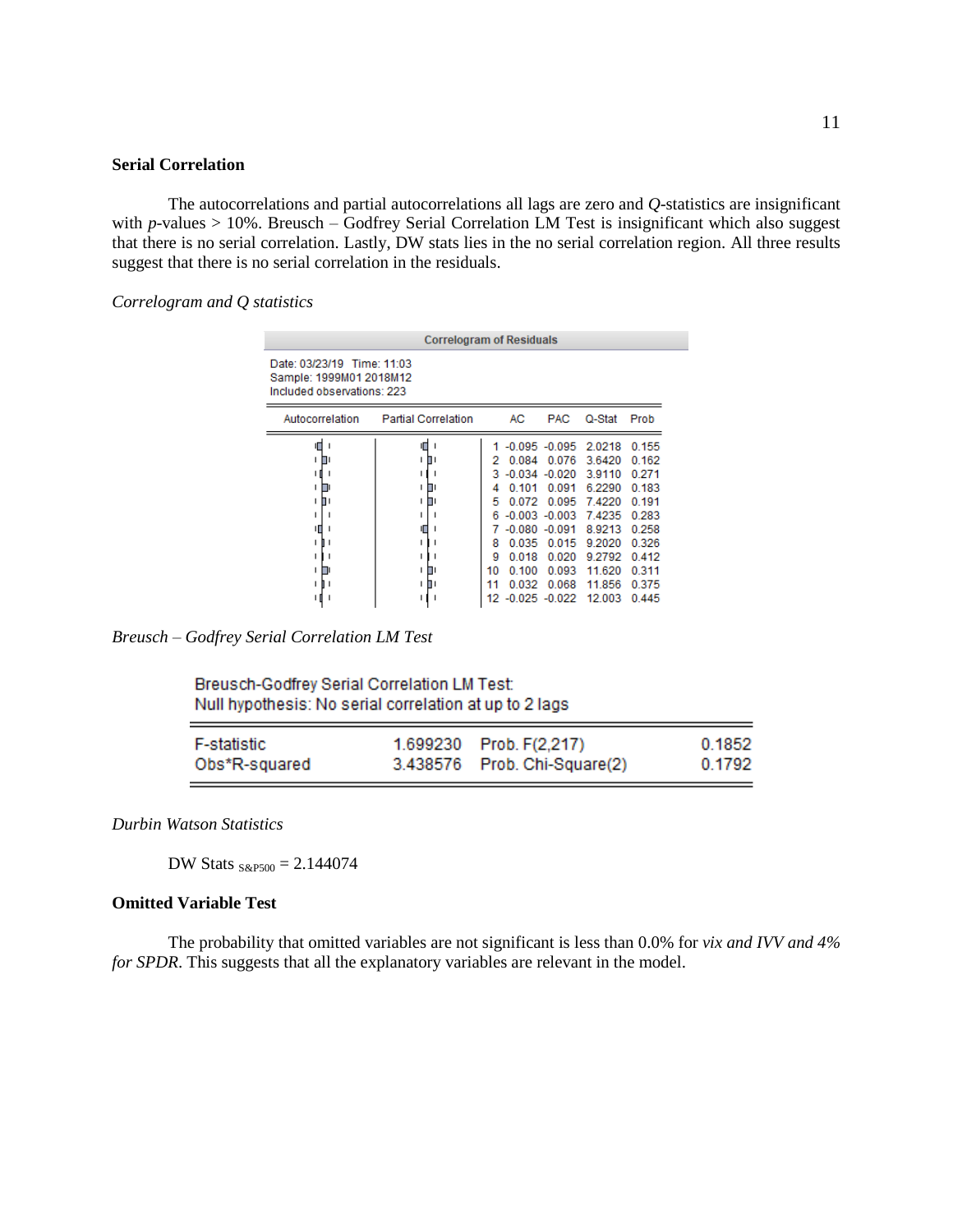**Omitted Variable Test** Null hypothesis: VIX is not significant Equation: UNTITLED Specification: HLSPREAD\_SP500 C @PC(ETF\_SPDR) @PC(ETF\_IVV) Omitted Variables: VIX  $\equiv$ 

|                    | Value    | df       | Probability |
|--------------------|----------|----------|-------------|
| t-statistic        | 22.49610 | 219      | 0.0000      |
| <b>F-statistic</b> | 506,0747 | (1, 219) | 0.0000      |
| Likelihood ratio   | 266.9763 |          | 0.0000      |

*IVV*

| $\checkmark$<br><b>Omitted Variable Test</b>      |
|---------------------------------------------------|
| Null hypothesis: @PC(ETF_IVV) is not significant  |
| Equation: UNTITLED                                |
| Specification: HLSPREAD_SP500 C @PC(ETF_SPDR) VIX |
| Omitted Variables: @PC(ETF IW)                    |
|                                                   |

|                  | Value    | df      | Probability |
|------------------|----------|---------|-------------|
| t-statistic      | 3.544833 | 219     | 0.0005      |
| F-statistic      | 12.56584 | (1.219) | 0.0005      |
| Likelihood ratio | 12.44173 |         | 0.0004      |

*SPDR*

**Omitted Variable Test** Null hypothesis: @PC(ETF\_SPDR) is not significant Equation: UNTITLED Specification: HLSPREAD\_SP500 C @PC(ETF\_IW) VIX Omitted Variables: @PC(ETF\_SPDR)

|                  | Value    | df       | Probability |
|------------------|----------|----------|-------------|
| t-statistic      | 1977495  | 219      | 0.0492      |
| F-statistic      | 3.910485 | (1, 219) | 0.0492      |
| Likelihood ratio | 3.946776 |          | 0.0470      |

## **Unit Root Test**

Conducting unit root test in first difference (as well as in level and second difference) shows that the probability of having a unit root is less than 0.001% for both dependent and independent variables.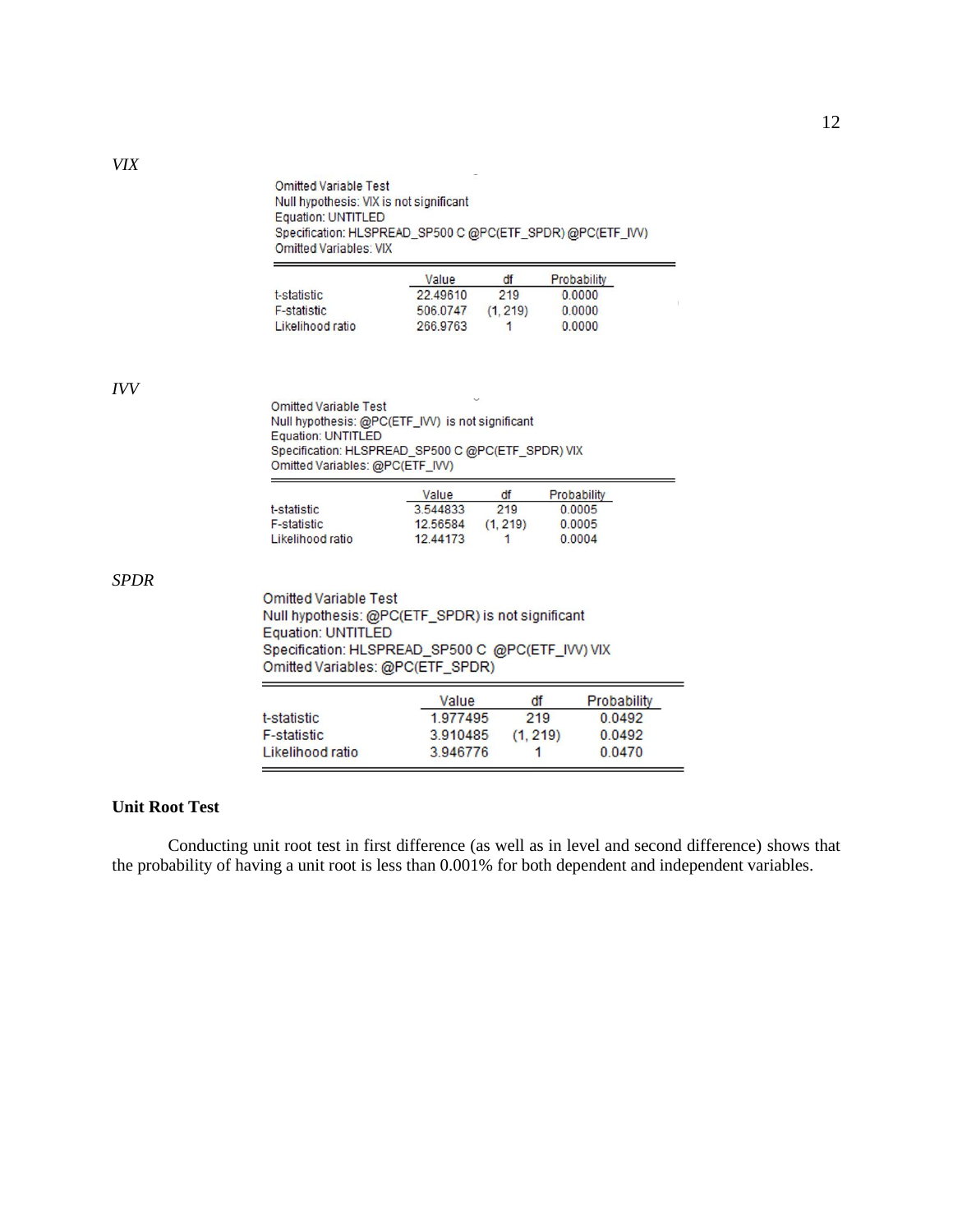#### *HLSPREAD\_SP500*

| Augmented Dickey-Fuller Unit Root Test on D(HLSPREAD SP500) |  |  |  |  |
|-------------------------------------------------------------|--|--|--|--|
|-------------------------------------------------------------|--|--|--|--|

Null Hypothesis: D(HLSPREAD\_SP500) has a unit root Exogenous: Constant Lag Length: 2 (Automatic - based on SIC, maxlag=14)

|                                        |           | t-Statistic | Prob <sup>*</sup> |
|----------------------------------------|-----------|-------------|-------------------|
| Augmented Dickey-Fuller test statistic |           | -13.34050   | 0.0000            |
| Test critical values:                  | 1% level  | $-3.457984$ |                   |
|                                        | 5% level  | $-2.873596$ |                   |
|                                        | 10% level | $-2.573270$ |                   |

\*MacKinnon (1996) one-sided p-values.

## *SPDR*

#### Augmented Dickey-Fuller Unit Root Test on D(ETF\_SPDR)

Null Hypothesis: D(ETF\_SPDR) has a unit root Exogenous: Constant Lag Length: 3 (Automatic - based on SIC, maxlag=14)

|                                        |           | t-Statistic | Prob <sup>*</sup> |
|----------------------------------------|-----------|-------------|-------------------|
| Augmented Dickey-Fuller test statistic |           | -12.08098   | 0.0000            |
| Test critical values:                  | 1% level  | $-3.458104$ |                   |
|                                        | 5% level  | -2.873648   |                   |
|                                        | 10% level | $-2.573298$ |                   |

\*MacKinnon (1996) one-sided p-values.

# *IVV*

#### Augmented Dickey-Fuller Unit Root Test on D(ETF\_IVV)

Null Hypothesis: D(ETF\_IVV) has a unit root Exogenous: Constant Lag Length: 1 (Automatic - based on SIC, maxlag=14)

|                                                                 |                                   | t-Statistic                                        | Prob.* |
|-----------------------------------------------------------------|-----------------------------------|----------------------------------------------------|--------|
| Augmented Dickey-Fuller test statistic<br>Test critical values: | 1% level<br>5% level<br>10% level | -15.16480<br>$-3.459898$<br>-2.874435<br>-2.573719 | 0.0000 |

\*MacKinnon (1996) one-sided p-values.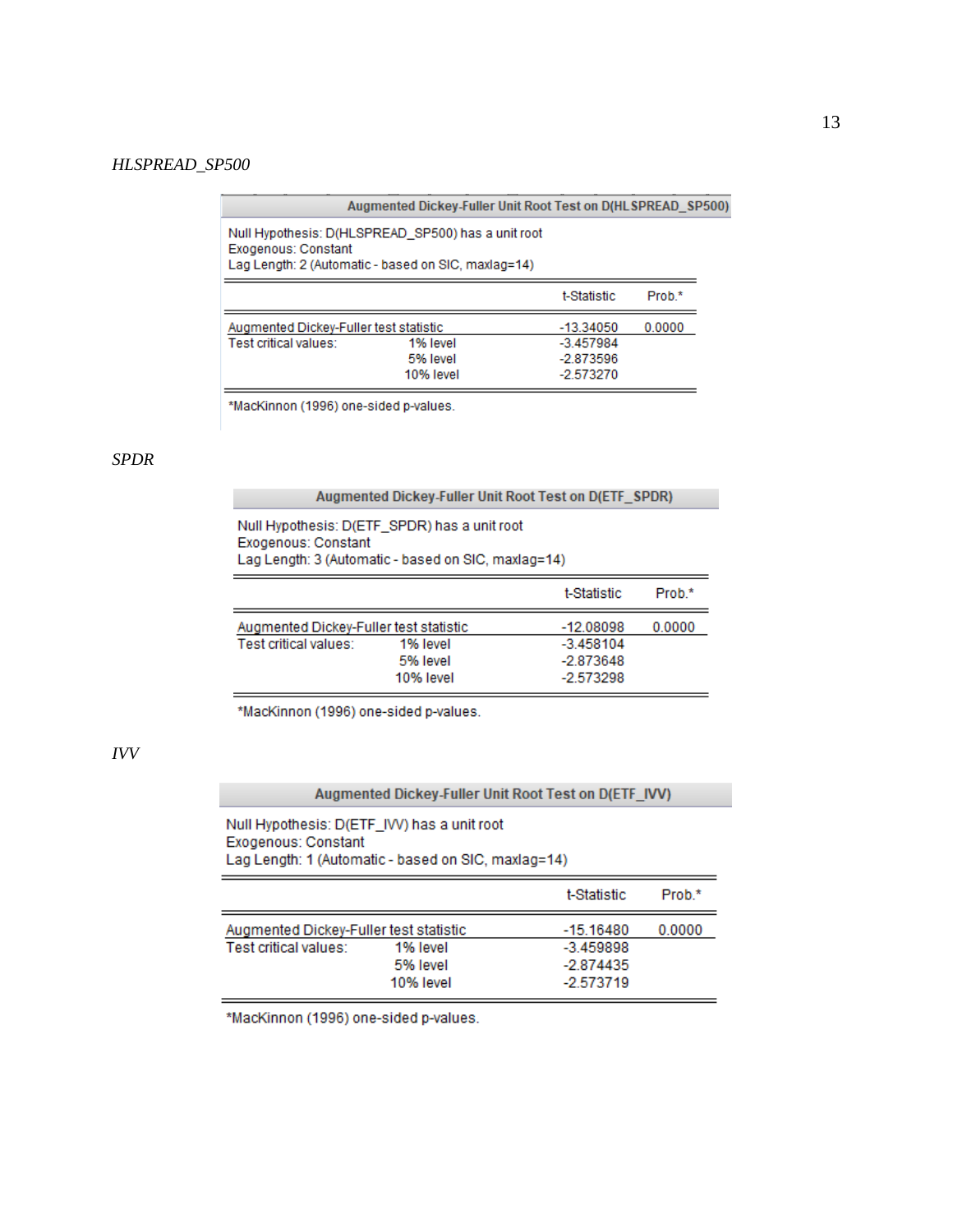| Augmented Dickey-Fuller Unit Root Test on D(VIX)                                                                      |           |             |        |  |  |
|-----------------------------------------------------------------------------------------------------------------------|-----------|-------------|--------|--|--|
| Null Hypothesis: D(VIX) has a unit root<br>Exogenous: Constant<br>Lag Length: 1 (Automatic - based on SIC, maxiag=14) |           |             |        |  |  |
|                                                                                                                       |           | t-Statistic | Prob.* |  |  |
| Augmented Dickey-Fuller test statistic                                                                                |           | -13.08905   | 0.0000 |  |  |
| Test critical values:                                                                                                 | 1% level  | -3.457865   |        |  |  |
|                                                                                                                       | 5% level  | $-2.873543$ |        |  |  |
|                                                                                                                       | 10% level | -2.573242   |        |  |  |

\*MacKinnon (1996) one-sided p-values.

## **Normality Test**



The normality test for the residual fails in this model despite having large n and shows that the errors do not follow a normal distribution. Although OLS does not require error terms to follow normal distribution to produce unbiased estimates with minimum variance, satisfying normality test generates more reliable confidence intervals.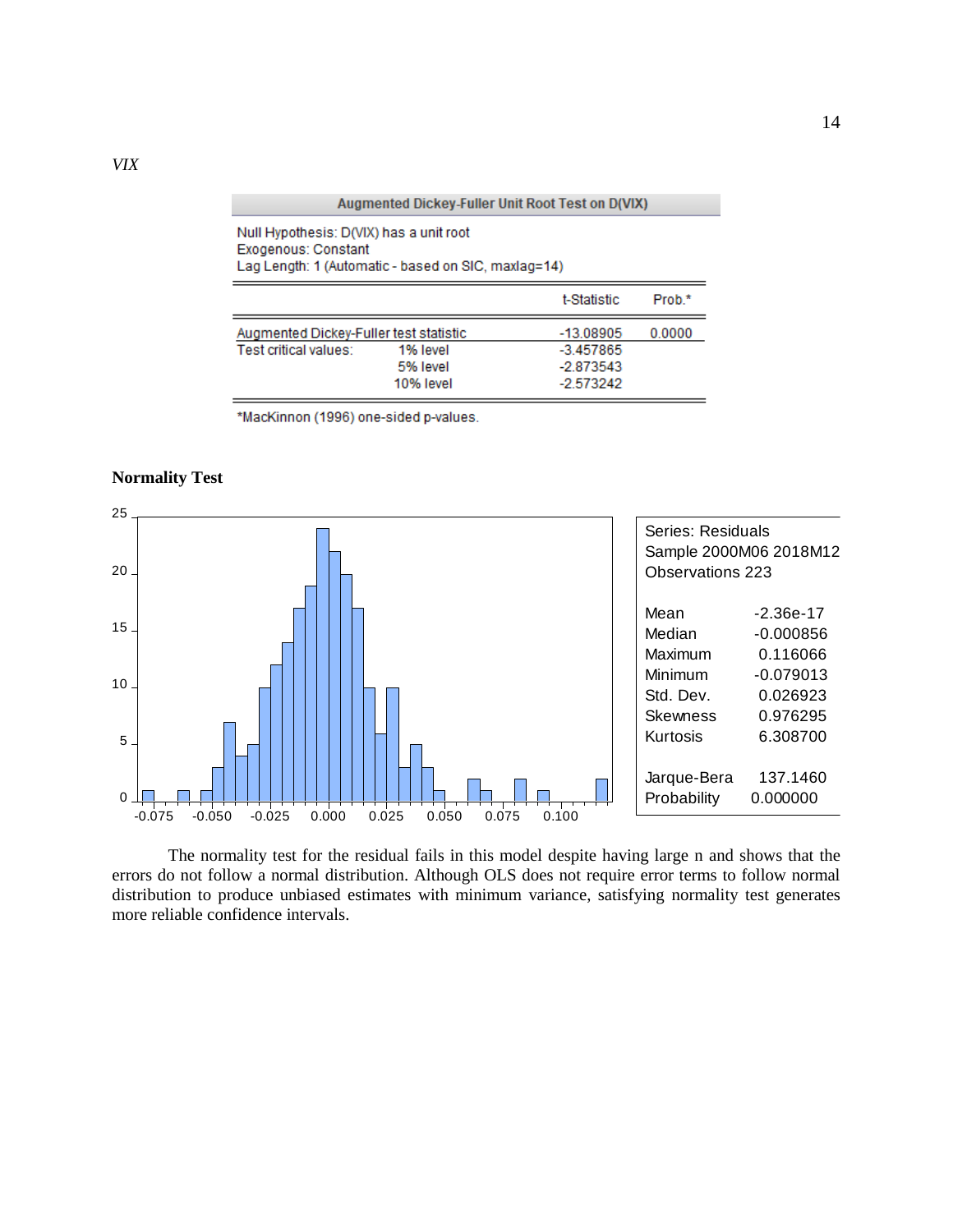# **D. Multiple Linear Regressions – Model 2 – Eq (2.2)**

*HLSPREAD\_NASDAQ* =  $\beta_0 + \beta_1$  %ΔETF <sub>QQQ,vol</sub> +  $\beta_2$  %ΔETF <sub>TQQQ,vol</sub> +  $\beta_3$  Volatility<sub>VXN</sub> + ε (2.2)



**Scatter Plot Diagram**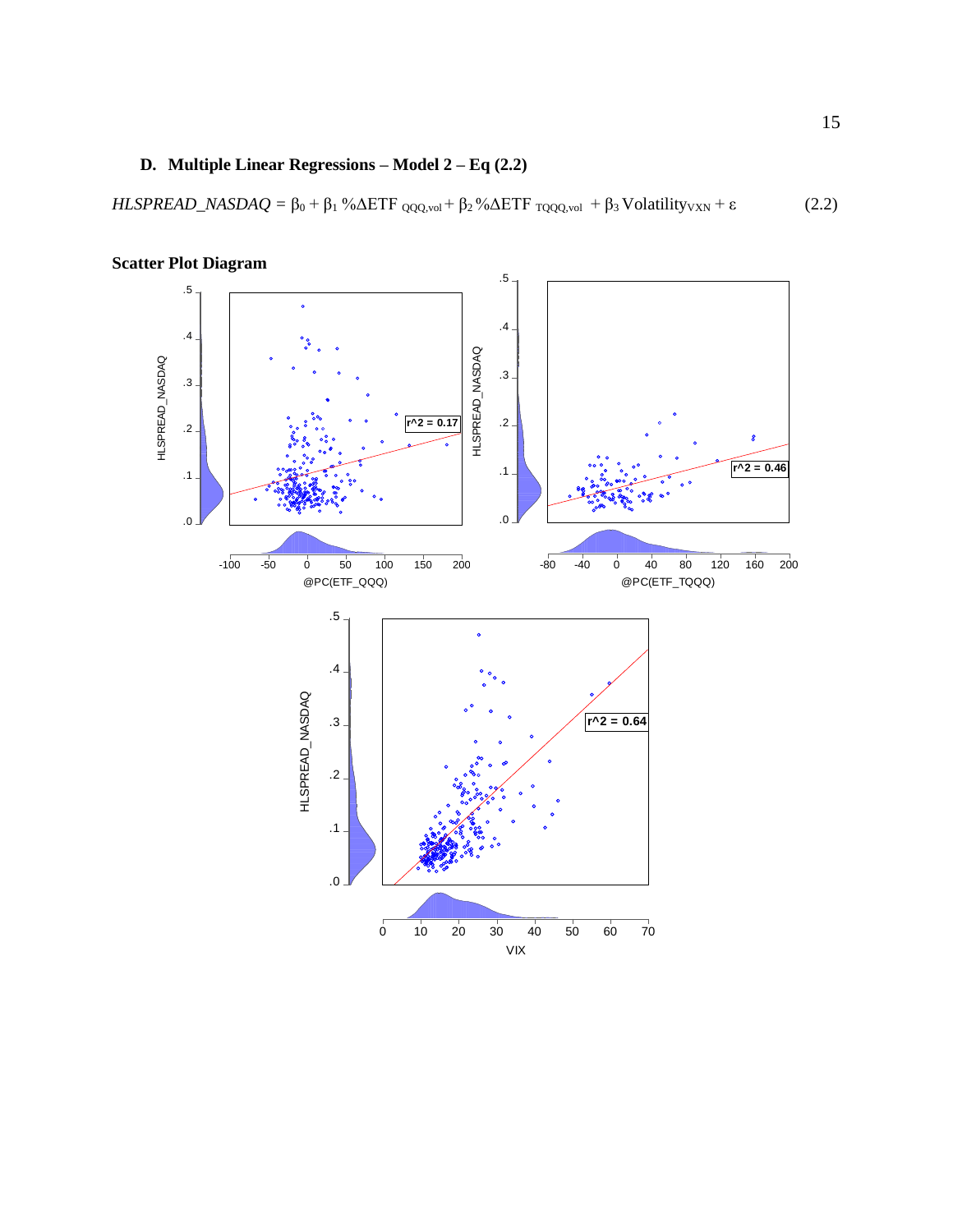#### **Summary Statistics**

|                 | HLSPREAD NASDAQ | @PC(ETF QQQ) | @PC(ETF_TQQQ) | <b>VXN</b> |
|-----------------|-----------------|--------------|---------------|------------|
| Mean            | 0.074580        | 4.797253     | 7.757704      | 19.21764   |
| Median          | 0.062673        | $-4.491070$  | 1.940934      | 17.64500   |
| Maximum         | 0.223770        | 181.4832     | 159.6822      | 44.98000   |
| Minimum         | 0.024248        | $-66.14962$  | -53.85048     | 11.53000   |
| Std. Dev.       | 0.038697        | 35.80225     | 38.90812      | 5.497016   |
| <b>Skewness</b> | 1.578766        | 1.681960     | 1.492310      | 1.659652   |
| Kurtosis        | 5.663835        | 7.817459     | 6.124308      | 6.895813   |
|                 |                 |              |               |            |
| Jarque-Bera     | 75.37497        | 152.4804     | 82.45589      | 115.6952   |
| Probability     | 0.000000        | 0.000000     | 0.000000      | 0.000000   |
|                 |                 |              |               |            |
| Sum             | 7.905439        | 508.5088     | 822.3166      | 2037.070   |
| Sum Sq. Dev.    | 0.157230        | 134589.1     | 158953.4      | 3172.805   |
|                 |                 |              |               |            |
| Observations    | 106             | 106          | 106           | 106        |

## **Regression Result**

Dependent Variable: HLSPREAD\_NASDAQ Method: Least Squares Date: 03/24/19 Time: 14:28 Sample (adjusted): 2010M03 2018M12 Included observations: 106 after adiustments

| Variable                                | Coefficient          | Std. Error            | t-Statistic | Prob.       |
|-----------------------------------------|----------------------|-----------------------|-------------|-------------|
| с                                       | $-0.005529$          | 0.010489              | $-0.527094$ | 0.5993      |
| @PC(ETF QQQ)                            | 4.33E-05             | 0.000130              | 0.333241    | 0.7396      |
| @PC(ETF TQQQ)                           | 0.000219             | 0.000126              | 1.739785    | 0.0849      |
| <b>VXN</b>                              | 0.004069             | 0.000539              | 7.551012    | 0.0000      |
| R-squared                               | 0.498681             | Mean dependent var    |             | 0.074580    |
| Adjusted R-squared                      | 0.483936             | S.D. dependent var    |             | 0.038697    |
| S.E. of regression                      | 0.027799             | Akaike info criterion |             | $-4.290647$ |
| Sum squared resid                       | 0.078823             | Schwarz criterion     |             | $-4.190140$ |
| Log likelihood                          | 231.4043             | Hannan-Quinn criter.  |             | $-4.249911$ |
| <b>F-statistic</b><br>Prob(F-statistic) | 33.82104<br>0.000000 | Durbin-Watson stat    |             | 2.145212    |

*Table 4: Regression for eq (2.2)*

The coefficient of *TQQQ a*nd *VIX* are statistically significant and their sign matches the theoretical expectation. However, although *QQQ* has the correct sign it is not statistically significant. This issue will be dealt with later under the omitted variable test. The model explains 72.7% of the variation around the dependent variable. Adjusted  $\mathbb{R}^2$  has increased to 72.7% compared to the model with eq. (1.1) suggesting that the additional explanatory variables helped explain the variation around the dependent variable better. Prob. of F stats = 0.0% shows that the slope of explanatory variable  $\neq$  0 and the value of  $R<sup>2</sup>$  is statistically significant.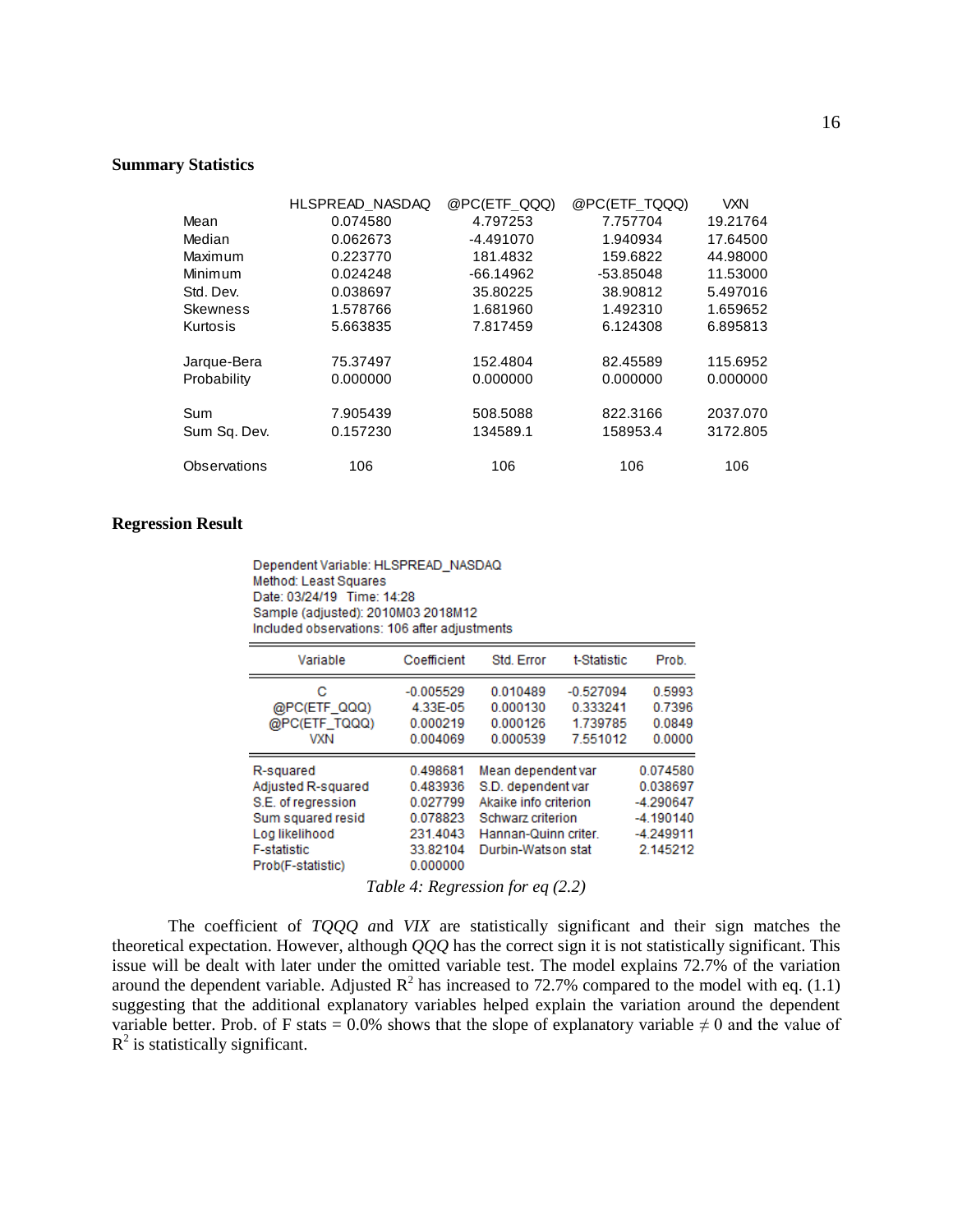#### **Multicollinearity Test**

The correlation between independent variables  $< 0.5$  and centered VIF  $< 5$ . This shows that there is no strong presence of multicollinearity.

| Variance Inflation Factors<br>Date: 03/23/19 Time: 14:28<br>Sample: 1999M01 2018M12<br>Included observations: 106 |             |            |          |  |  |  |
|-------------------------------------------------------------------------------------------------------------------|-------------|------------|----------|--|--|--|
| Variable                                                                                                          | Coefficient | Uncentered | Centered |  |  |  |
|                                                                                                                   | Variance    | VIF        | VIF      |  |  |  |
| с                                                                                                                 | 0.000110    | 15.09120   | ΝA       |  |  |  |
| @PC(ETF_QQQ)                                                                                                      | 1.68E-08    | 2.987139   | 2.933961 |  |  |  |
| @PC(ETF_TQQQ)                                                                                                     | 1.58E-08    | 3.388187   | 3.257456 |  |  |  |
| VXN                                                                                                               | 2.90E-07    | 15.90485   | 1.192401 |  |  |  |

## **Serial Correlation Test**

The autocorrelations and partial autocorrelations all lags are zero and *Q*-statistics are insignificant with *p*-values > 10%. Breusch – Godfrey Serial Correlation LM Test is insignificant which also suggest that there is no serial correlation. Lastly, DW stats lies in the no serial correlation region. All three results suggest that there is no serial correlation in the residuals.

*Correlogram and Q statistics*

| <b>Correlogram of Residuals</b>                                                     |                            |                                             |                                                                                                  |                                                                                                                                     |                                                                                                                   |                                                                                                        |
|-------------------------------------------------------------------------------------|----------------------------|---------------------------------------------|--------------------------------------------------------------------------------------------------|-------------------------------------------------------------------------------------------------------------------------------------|-------------------------------------------------------------------------------------------------------------------|--------------------------------------------------------------------------------------------------------|
| Date: 03/23/19 Time: 11:06<br>Sample: 1999M01 2018M12<br>Included observations: 106 |                            |                                             |                                                                                                  |                                                                                                                                     |                                                                                                                   |                                                                                                        |
| Autocorrelation                                                                     | <b>Partial Correlation</b> |                                             | AC                                                                                               | <b>PAC</b>                                                                                                                          | Q-Stat                                                                                                            | Prob                                                                                                   |
| п<br>г<br>ıг                                                                        | 喧                          | 2<br>4<br>5<br>6<br>7<br>8<br>9<br>10<br>12 | 0.085<br>$3 - 0.027 - 0.011$<br>0.120<br>$-0.008$<br>0.075<br>0.050<br>0012<br>$-0.040$<br>0.015 | $-0.105 - 0.105$<br>0.075<br>$-0.143 - 0.155$<br>$-0.002 - 0.029$<br>0.148<br>0.014<br>0.027<br>0.068<br>0.058<br>$-0.043$<br>0.002 | 1.2004<br>20010<br>20835<br>4.3660<br>4.3664<br>6.0245<br>6.0324<br>6.6885<br>6.9827<br>69997<br>7.1898<br>7.2188 | 0.273<br>0.368<br>0.555<br>0.359<br>0498<br>0.420<br>0.536<br>0.571<br>0.639<br>0725<br>0.784<br>0.843 |

*Breusch – Godfrey Serial Correlation LM Test* 

Breusch-Godfrey Serial Correlation LM Test: Null hypothesis: No serial correlation at up to 2 lags

| F-statistic   | 0.973280 Prob. F(2,100)      | 0.3814 |
|---------------|------------------------------|--------|
| Obs*R-squared | 2.023956 Prob. Chi-Square(2) | 0.3635 |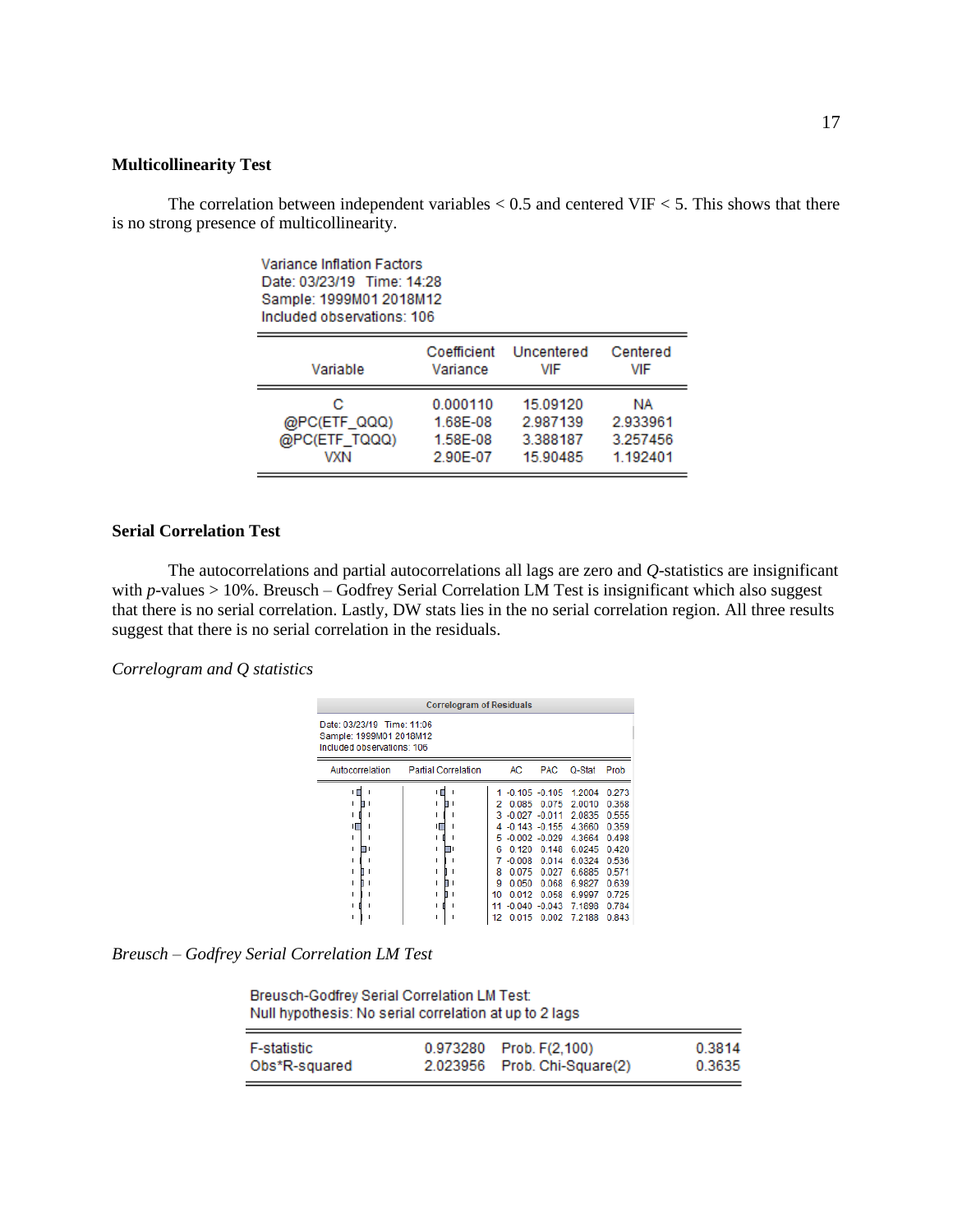*Durbin Watson Statistics* 

DW Stats  $_{NASDAO} = 2.145212$ 

## **Omitted Variable Test**

The probability that *VXN* is not significant is less than 0.0%. However, the probability that *TQQQ* and *QQQ* is not significant is more than 5%.

#### *VXN*

| <b>Omitted Variable Test</b><br>Null hypothesis: VXN is not significant<br>Equation: UNTITLED<br>Specification: HLSPREAD_NASDAQ C @PC(ETF_QQQ) |          |     |             |  |
|------------------------------------------------------------------------------------------------------------------------------------------------|----------|-----|-------------|--|
| @PC(ETF_TQQQ)<br><b>Omitted Variables: VXN</b>                                                                                                 |          |     |             |  |
|                                                                                                                                                | Value    | df  | Probability |  |
| <b><i><u>+ atatiatia</u></i></b>                                                                                                               | 7 EE1010 | 400 | n nnnn      |  |

|                    | Value    | df      | Probability |
|--------------------|----------|---------|-------------|
| t-statistic        | 7.551012 | 102     | 0.0000      |
| <b>F-statistic</b> | 57.01778 | (1.102) | 0.0000      |
| Likelihood ratio   | 47.06858 |         | 0.0000      |

*QQQ*

Omitted Variable Test Null hypothesis: @PC(ETF\_QQQ) is not significant Equation: UNTITLED Specification: HLSPREAD\_NASDAQ C @PC(ETF\_TQQQ) VXN Omitted Variables: @PC(ETF\_QQQ)  $\overline{\phantom{a}}$ 

|                    | Value    | df      | Probability |
|--------------------|----------|---------|-------------|
| t-statistic        | 0.333241 | 102     | 0.7396      |
| <b>F-statistic</b> | 0.111049 | (1.102) | 0 7396      |
| Likelihood ratio   | 0.115341 |         | 0.7341      |

## *TQQQ*

**Omitted Variable Test** Null hypothesis: @PC(ETF\_TQQQ) is not significant Equation: UNTITLED Specification: HLSPREAD\_NASDAQ C @PC(ETF\_QQQ) VXN Omitted Variables: @PC(ETF\_TQQQ)

|                    | Value    | đf      | Probability |
|--------------------|----------|---------|-------------|
| t-statistic        | 1.739785 | 102     | 0.0849      |
| <b>F-statistic</b> | 3.026853 | (1.102) | 0.0849      |
| Likelihood ratio   | 3.099784 |         | 0.0783      |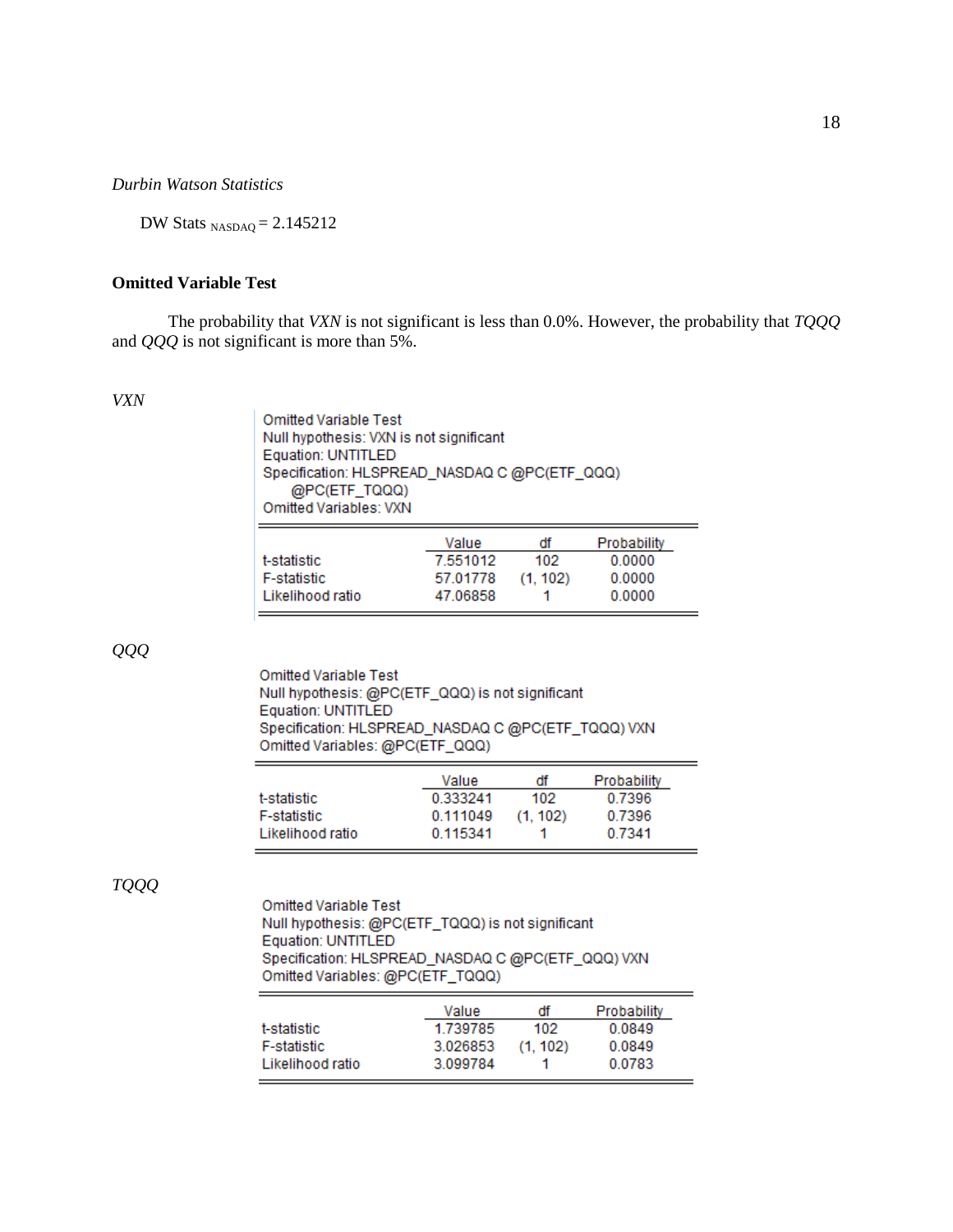Since *QQQ* and *TQQQ* both together are not relevant in the model, the following model with eq. (2.3) excludes *TQQQ. TQQQ* is removed because it has less observation than *QQQ* and removing *TQQQ*  increases adjusted  $R^2$ , fixes the omitted variable bias, and the significance level of *QQQ*.

| <b>Omitted Variable Test</b>                     |  |
|--------------------------------------------------|--|
| Null hypothesis: @PC(ETF_QQQ) is not significant |  |
| Equation: UNTITLED                               |  |
| Specification: HLSPREAD_NASDAQ C VXN             |  |
| Omitted Variables: @PC(ETF_QQQ)                  |  |
|                                                  |  |

|                    | Value    | đf      | Probability |
|--------------------|----------|---------|-------------|
| t-statistic        | 3.062925 | 216     | 0.0025      |
| <b>F-statistic</b> | 9.381510 | (1.216) | 0.0025      |
| Likelihood ratio   | 9.311039 |         | 0.0023      |

 $HLSPREAD\_SP500 = \beta_0 + \beta_1 \% \Delta ETF_{QQQ, vol} + \beta_3 Volatility_{VXN}$  (2.3)

Dependent Variable: HLSPREAD\_NASDAQ Method: Least Squares Date: 03/23/19 Time: 18:31 Sample (adjusted): 2000M10 2018M12 Included observations: 219 after adjustments

| Variable                                                                                                                                | Coefficient                                                                      | Std. Error                                                                                                                           | t-Statistic                         | Prob.                                                                         |
|-----------------------------------------------------------------------------------------------------------------------------------------|----------------------------------------------------------------------------------|--------------------------------------------------------------------------------------------------------------------------------------|-------------------------------------|-------------------------------------------------------------------------------|
| с<br>@PC(ETF_QQQ)<br>VXN                                                                                                                | $-0.021188$<br>0.000237<br>0.004739                                              | 0.005099<br>7.75E-05<br>0.000172                                                                                                     | $-4.155184$<br>3.062925<br>27.58364 | 0.0000<br>0.0025<br>0.0000                                                    |
| R-squared<br>Adjusted R-squared<br>S.E. of regression<br>Sum squared resid<br>Log likelihood<br><b>F-statistic</b><br>Prob(F-statistic) | 0.786956<br>0.784984<br>0.036264<br>0.284062<br>417.1683<br>398.9383<br>0.000000 | Mean dependent var<br>S.D. dependent var<br>Akaike info criterion<br>Schwarz criterion<br>Hannan-Quinn criter.<br>Durbin-Watson stat |                                     | 0.103955<br>0.078207<br>$-3.782359$<br>$-3.735934$<br>$-3.763609$<br>1.823475 |

*Table 5: Regression for eq (2.3)*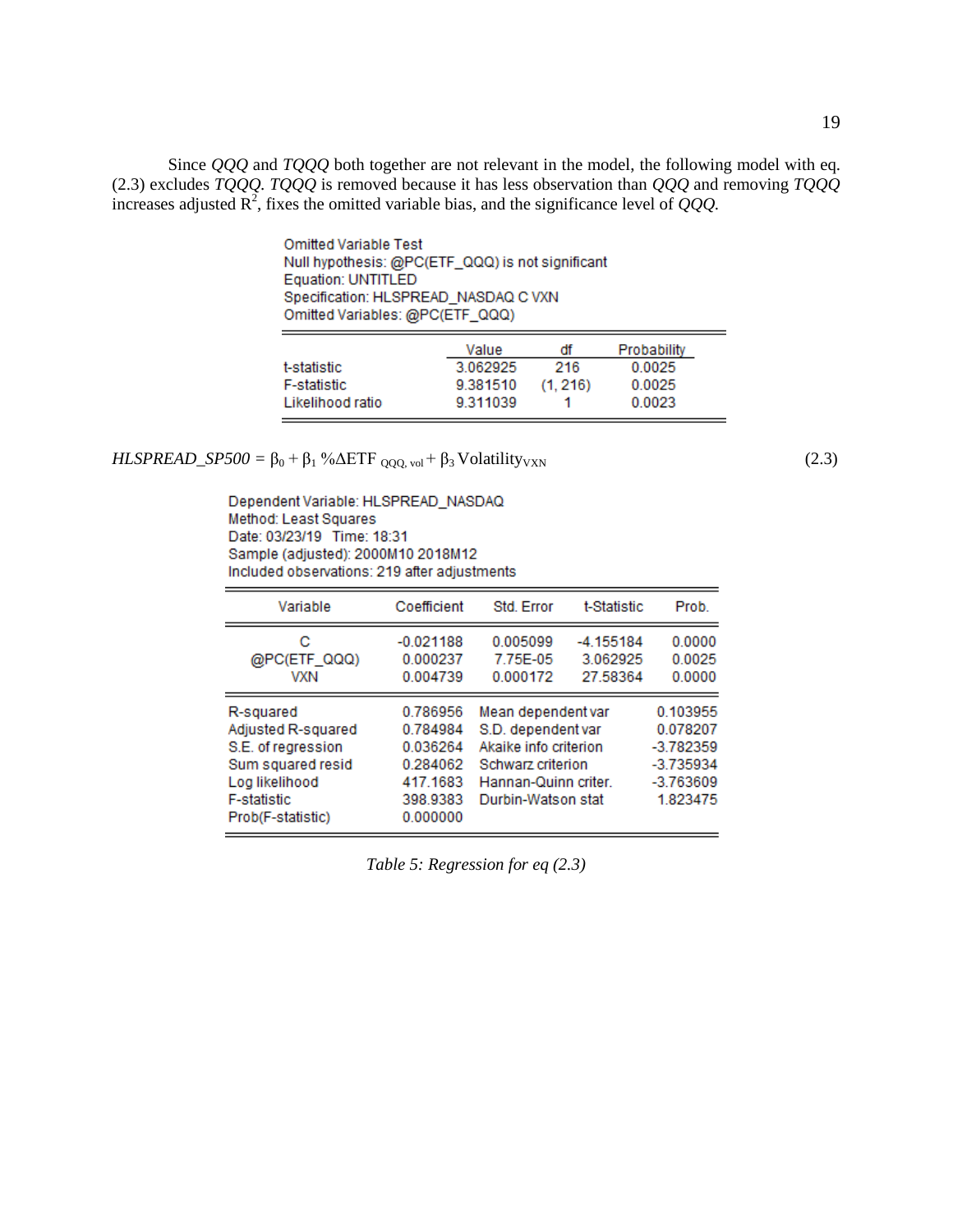#### **Unit Root Test**

Conducting unit root test in first difference (as well as in level and second difference) shows that the probability of having a unit root is less than 0.001% for both dependent and independent variables.

#### *HLSPREAD\_NASDAQ*

|                                                                                                                                   | Augmented Dickey-Fuller Unit Root Test on D(HLSPREAD NASDAQ) |                                                          |                   |  |
|-----------------------------------------------------------------------------------------------------------------------------------|--------------------------------------------------------------|----------------------------------------------------------|-------------------|--|
| Null Hypothesis: D(HLSPREAD NASDAQ) has a unit root<br>Exogenous: Constant<br>Lag Length: 3 (Automatic - based on SIC, maxlag=14) |                                                              |                                                          |                   |  |
|                                                                                                                                   |                                                              | t-Statistic                                              | Prob <sup>*</sup> |  |
| Augmented Dickey-Fuller test statistic<br>Test critical values:                                                                   | 1% level<br>5% level<br>10% level                            | $-12.28377$<br>$-3.458104$<br>$-2.873648$<br>$-2.573298$ | 0.0000            |  |

\*MacKinnon (1996) one-sided p-values.

# *QQQ*

## Augmented Dickey-Fuller Unit Root Test on D(ETF\_QQQ)

Null Hypothesis: D(ETF\_QQQ) has a unit root Exogenous: Constant Lag Length: 3 (Automatic - based on SIC, maxlag=14)

|                                        |           | t-Statistic | Prob <sup>*</sup> |
|----------------------------------------|-----------|-------------|-------------------|
| Augmented Dickey-Fuller test statistic |           | $-11.77594$ | 0.0000            |
| Test critical values:                  | 1% level  | $-3.458347$ |                   |
|                                        | 5% level  | -2.873755   |                   |
|                                        | 10% level | -2.573355   |                   |

\*MacKinnon (1996) one-sided p-values.

# *TQQQ*

#### Augmented Dickey-Fuller Unit Root Test on D(ETF\_TQQQ)

Null Hypothesis: D(ETF\_TQQQ) has a unit root Exogenous: Constant Lag Length: 0 (Automatic - based on SIC, maxlag=12)

|                                                                 |                      | t-Statistic                             | Prob.* |
|-----------------------------------------------------------------|----------------------|-----------------------------------------|--------|
| Augmented Dickey-Fuller test statistic<br>Test critical values: | 1% level<br>5% level | -11.36623<br>$-3.493747$<br>$-2.889200$ | 0.0000 |
|                                                                 | 10% level            | $-2.581596$                             |        |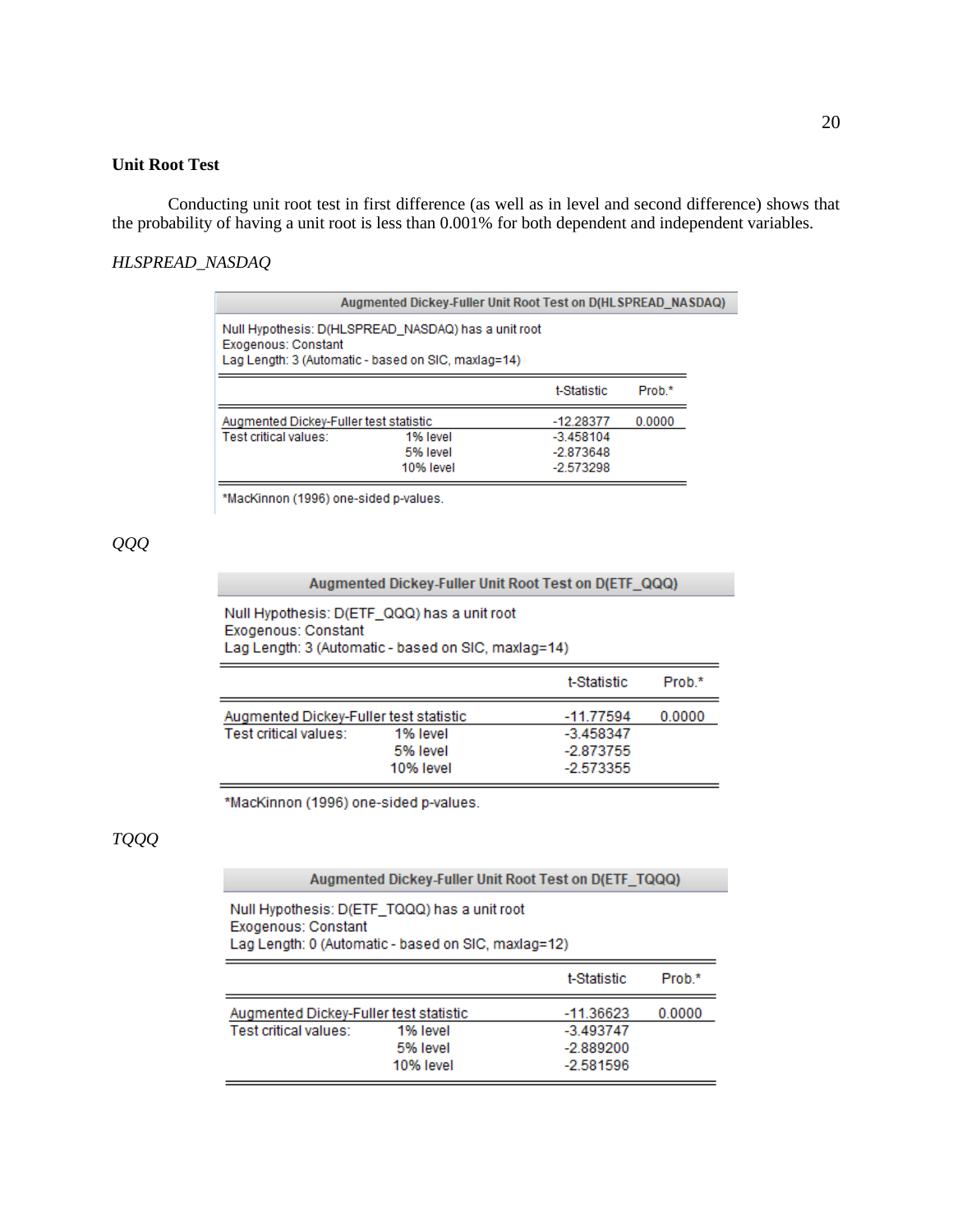*VXN*

## Augmented Dickey-Fuller Unit Root Test on D(VXN)

| Null Hypothesis: D(VXN) has a unit root             |
|-----------------------------------------------------|
| Exogenous: Constant                                 |
| Lag Length: 0 (Automatic - based on SIC, maxlag=14) |

|                                        |           | t-Statistic | Prob.* |
|----------------------------------------|-----------|-------------|--------|
| Augmented Dickey-Fuller test statistic |           | $-16.03815$ | 0.0000 |
| Test critical values:                  | 1% level  | $-3.460453$ |        |
|                                        | 5% level  | $-2.874679$ |        |
|                                        | 10% level | -2.573850   |        |

\*MacKinnon (1996) one-sided p-values.



#### **Normality Test**

The normality test for the residual fails in this model despite having large n. This shows that the errors do not follow a normal distribution and violates the seventh assumption of classical Linear regression.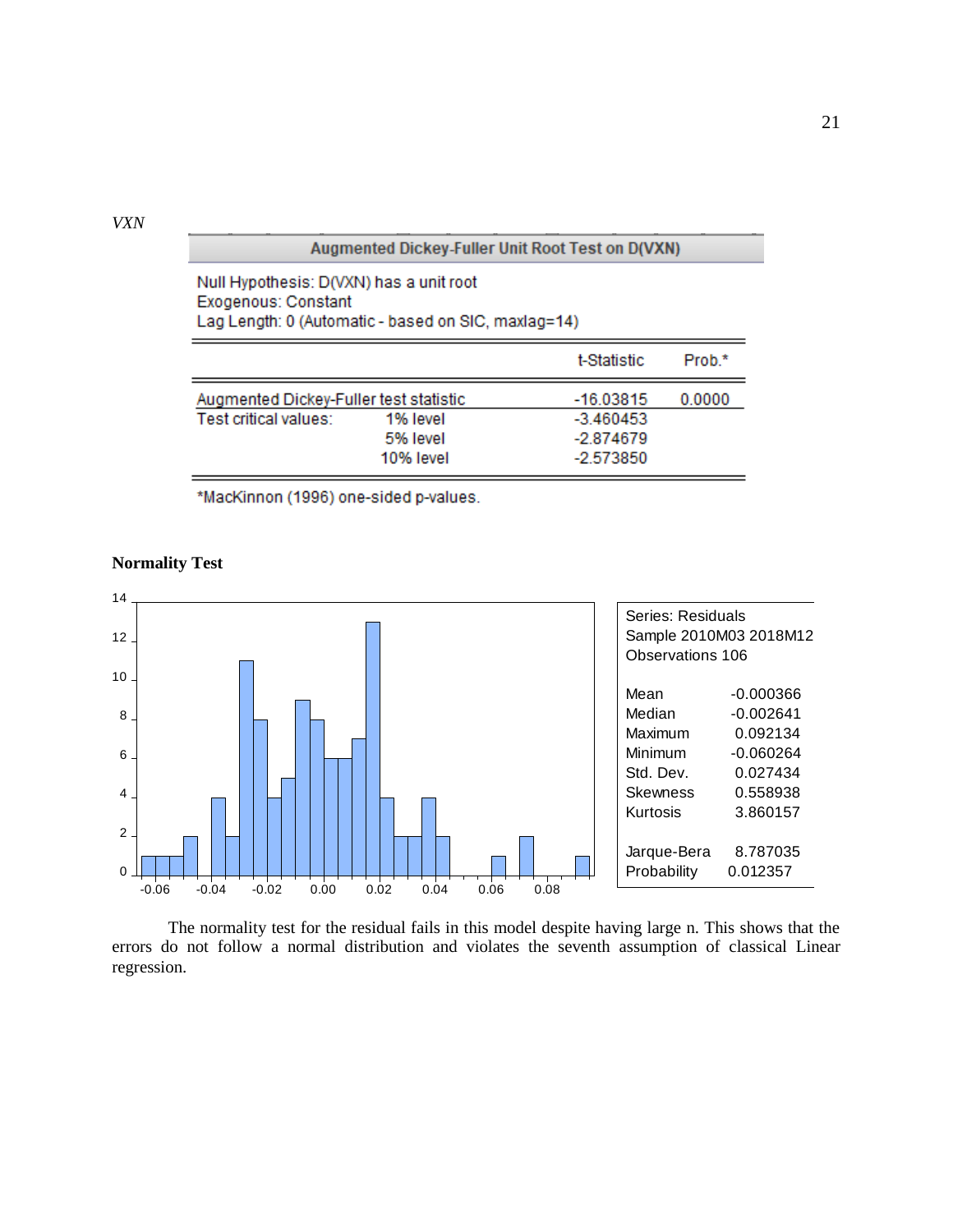#### **E. Model 3 - Multiple Linear Regression Using Corwin and Schultz High-Low Spread**

Using Corwin and Schultz bid-ask spread estimator (2012) as a dependent variable led to independent variables *SPDR, IVV, and TQQQ* to have a wrong coefficient sign. Unlike the model used by Israeli et.al, models below do not account for control variables. This might have led to the wrong direction of the variables.

 $HLSPREAD\_SP500_{CORWIN} = \beta_0 + \beta_1 \% \Delta ETF_{SPDR, vol} + \beta_2 \% \Delta ETF_{IVV, vol} + \beta_3 Volatility_{VIX} + \epsilon$  (3.1)

Dependent Variable: HLSPREAD\_SP500\_CORWIN Method: Least Squares Date: 03/23/19 Time: 16:27 Sample (adjusted): 2000M06 2018M12 Included observations: 223 after adjustments

| Variable                                 | Coefficient                                         | Std. Error                                   | t-Statistic                                           | Prob.                                |
|------------------------------------------|-----------------------------------------------------|----------------------------------------------|-------------------------------------------------------|--------------------------------------|
| с<br>@PC(ETF_SPDR)<br>@PC(ETF_IW)<br>VIX | $-0.000460$<br>$-0.000164$<br>-6.43E-05<br>0.000908 | 0.003694<br>9.72E-05<br>3.16E-05<br>0.000176 | $-0.124584$<br>$-1.690546$<br>$-2.034005$<br>5.151265 | 0.9010<br>0.0923<br>0.0432<br>0.0000 |

*Table 6: Regression for eq (3.1)*

 $HLSPREAD\_NASDAQ_{CORWIN} = \beta_0 + \beta_1\% \Delta ETF_{QQQ, vol} + \beta_2\% \Delta ETF_{TOQQ, vol} + \beta_3 \text{Volatility}_{VXN} + \epsilon$  (3.2)

Dependent Variable: HLSPREAD NASDAQ CORWIN Method: Least Squares Date: 03/24/19 Time: 13:08 Sample (adjusted): 2010M03 2018M12 Included observations: 106 after adjustments

| Variable                                                                                                                                | Coefficient                                                                      | Std. Error                                                                                                                           | t-Statistic                                        | Prob.                                                                         |
|-----------------------------------------------------------------------------------------------------------------------------------------|----------------------------------------------------------------------------------|--------------------------------------------------------------------------------------------------------------------------------------|----------------------------------------------------|-------------------------------------------------------------------------------|
| с<br>@PC(ETF_QQQ)<br>@PC(ETF_TQQQ)<br><b>VXN</b>                                                                                        | $-0.020434$<br>7.66E-05<br>$-0.000218$<br>0.002061                               | 0.006560<br>8.12E-05<br>7.87E-05<br>0.000337                                                                                         | $-3.114803$<br>0.943911<br>$-2.765313$<br>6.115402 | 0.0024<br>0.3474<br>0.0068<br>0.0000                                          |
| R-squared<br>Adjusted R-squared<br>S.E. of regression<br>Sum squared resid<br>Log likelihood<br><b>F-statistic</b><br>Prob(F-statistic) | 0.277078<br>0.255816<br>0.017386<br>0.030833<br>281.1503<br>13.03137<br>0.000000 | Mean dependent var<br>S.D. dependent var<br>Akaike info criterion<br>Schwarz criterion<br>Hannan-Quinn criter.<br>Durbin-Watson stat |                                                    | 0.017857<br>0.020154<br>$-5.229251$<br>$-5.128744$<br>$-5.188515$<br>1.751386 |

*Table 6: Regression for eq (3.2)*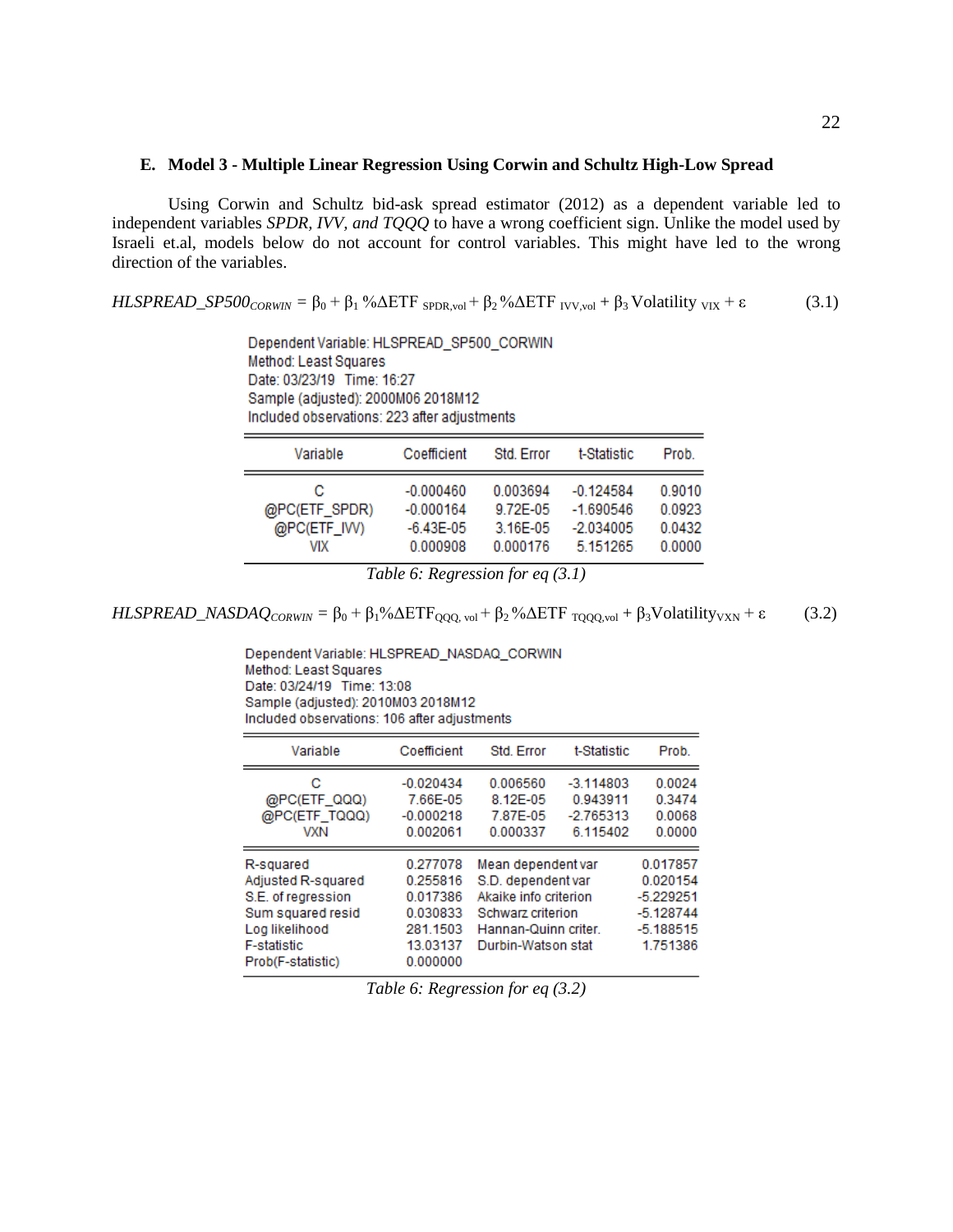## **V. Conclusion**

As hypothesized in this paper and from the results obtained, it can be observed that an increase in ETF trade leads to the wider bid-ask spread of the underlying. More specifically, the multivariate regressions with eq. 2.1 and 2.3 explain more than 70% of the variation of the bid-ask spread of its underlying at 5% significance level. The paper excludes control variables such as institutional ownership and number of analysts analyzing the underlying due to lack of data. Incorporating control variables and effectively controlling for noise might have increased the robustness and efficiency of the models and established homoscedasticity and normality assumption.